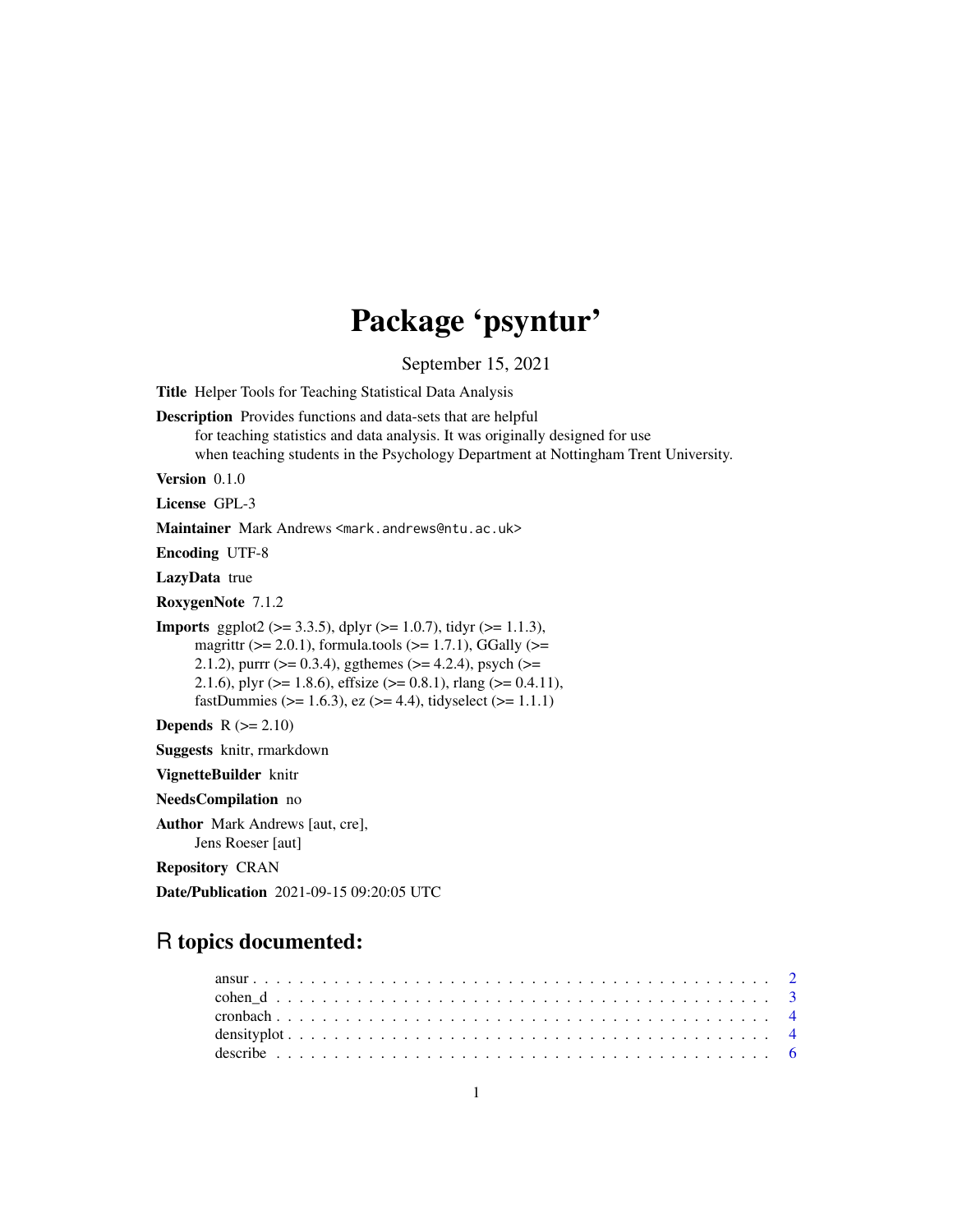#### <span id="page-1-0"></span> $2 \cos \theta$  ansure  $\cos \theta$  and  $\sin \theta$  and  $\sin \theta$  and  $\sin \theta$  and  $\sin \theta$  and  $\sin \theta$  and  $\sin \theta$  and  $\sin \theta$  and  $\sin \theta$  and  $\sin \theta$  and  $\sin \theta$  and  $\sin \theta$  and  $\sin \theta$  and  $\sin \theta$  and  $\sin \theta$  and  $\sin \theta$  and  $\sin \theta$  and  $\sin \theta$  and  $\sin \theta$  a

|       |                                                                                                                                                      | 6         |
|-------|------------------------------------------------------------------------------------------------------------------------------------------------------|-----------|
|       |                                                                                                                                                      | $\tau$    |
|       |                                                                                                                                                      | 9         |
|       |                                                                                                                                                      | 10        |
|       |                                                                                                                                                      | 10        |
|       |                                                                                                                                                      | 12        |
|       |                                                                                                                                                      | 13        |
|       |                                                                                                                                                      | 13        |
|       |                                                                                                                                                      | 14        |
|       |                                                                                                                                                      | 14        |
|       |                                                                                                                                                      | -15       |
|       |                                                                                                                                                      | 16        |
|       |                                                                                                                                                      | <b>16</b> |
|       |                                                                                                                                                      | 17        |
|       |                                                                                                                                                      | 18        |
|       |                                                                                                                                                      | 19        |
|       |                                                                                                                                                      | 19        |
|       | selfesteem $2 \text{ long } \dots \dots \dots \dots \dots \dots \dots \dots \dots \dots \dots \dots \dots \dots \dots$                               | 20        |
|       |                                                                                                                                                      | 21        |
|       |                                                                                                                                                      | 21        |
|       | test psychometrics $\ldots$ , $\ldots$ , $\ldots$ , $\ldots$ , $\ldots$ , $\ldots$ , $\ldots$ , $\ldots$ , $\ldots$ , $\ldots$ , $\ldots$ , $\ldots$ | 23        |
|       |                                                                                                                                                      | 23        |
|       |                                                                                                                                                      | 24        |
|       |                                                                                                                                                      | 25        |
|       |                                                                                                                                                      | -26       |
|       |                                                                                                                                                      |           |
| Index |                                                                                                                                                      | 27        |

ansur *Anthropometric data from US Army Personnel*

#### Description

Data on the height, weight, handedness from men and women of different ages and different races.

#### Usage

ansur

# Format

A data frame with 6068 observations from 9 variables.

subjectid Unique ID of the person

gender Binary variable indicating the subject's sex: male or female.

height Height in centimeters.

weight Weight in kilograms.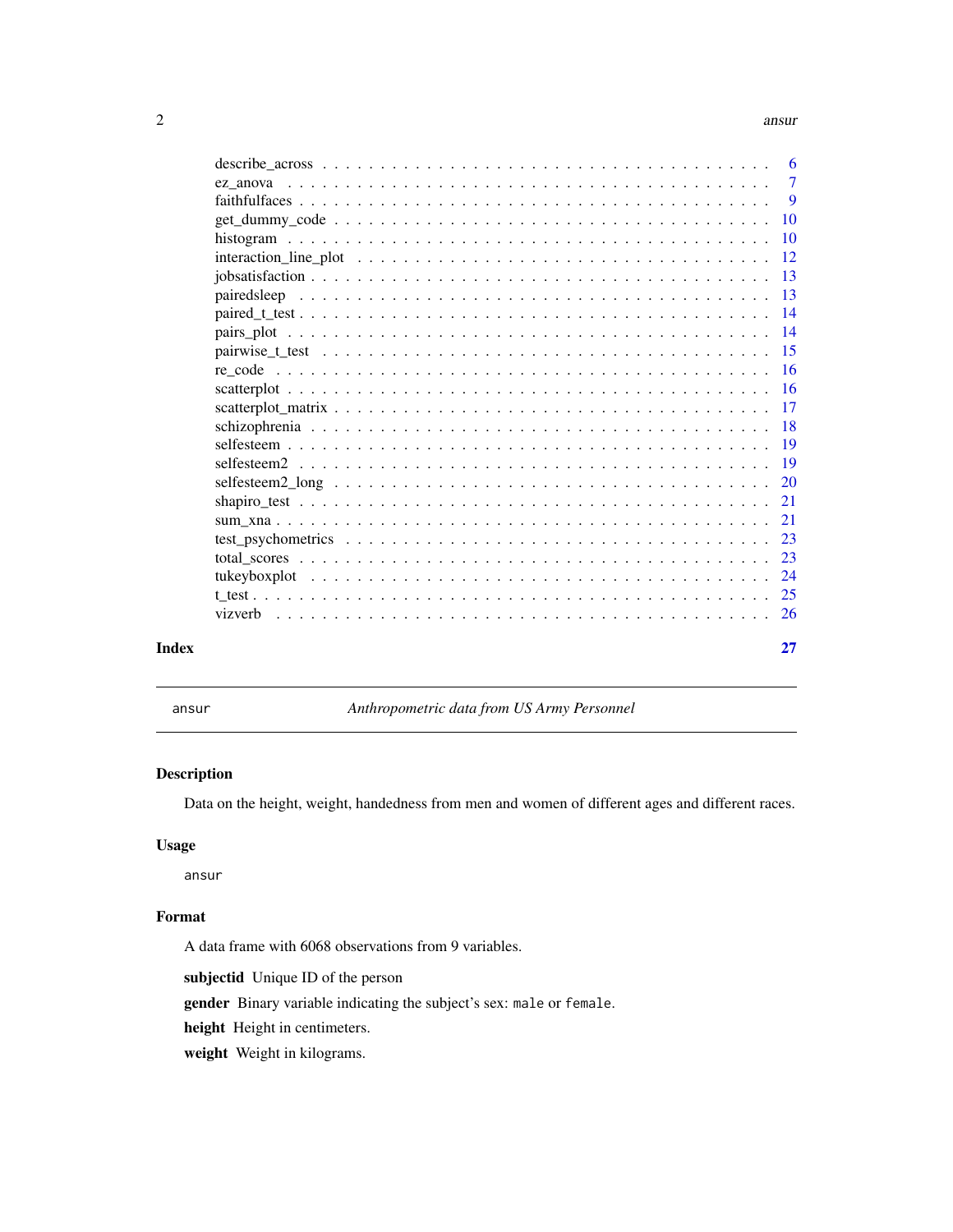#### <span id="page-2-0"></span>cohen\_d 3

handedness Categorical variable indicating if the person is left, or right handed, or both.

age Age in years

race Race, with categories like white, black, hispanic.

height\_tercile The tercile of the person's height.

age\_tercile The tercile of the person's weight.

#### Source

This data is a transformed version of data sets obtained the [Anthropometric Survey of US Army](https://www.openlab.psu.edu/ansur2/) [Personnel \(ANSUR 2 or ANSUR II\).](https://www.openlab.psu.edu/ansur2/)

cohen\_d *Cohen's d and Hedges g effect size*

### Description

This is wrapper to the [effsize::cohen.d\(\)](#page-0-0) function.

#### Usage

 $cohen_d(....)$ 

# Arguments

... A comma separated list of arguments. See [effsize::cohen.d\(\)](#page-0-0).

#### Value

A list of class effsize as returned by [effsize::cohen.d\(\)](#page-0-0).

#### Examples

```
cohen_d(weight \sim gender, data = ansur)
cohen_d(age ~ gender, data = schizophrenia)
```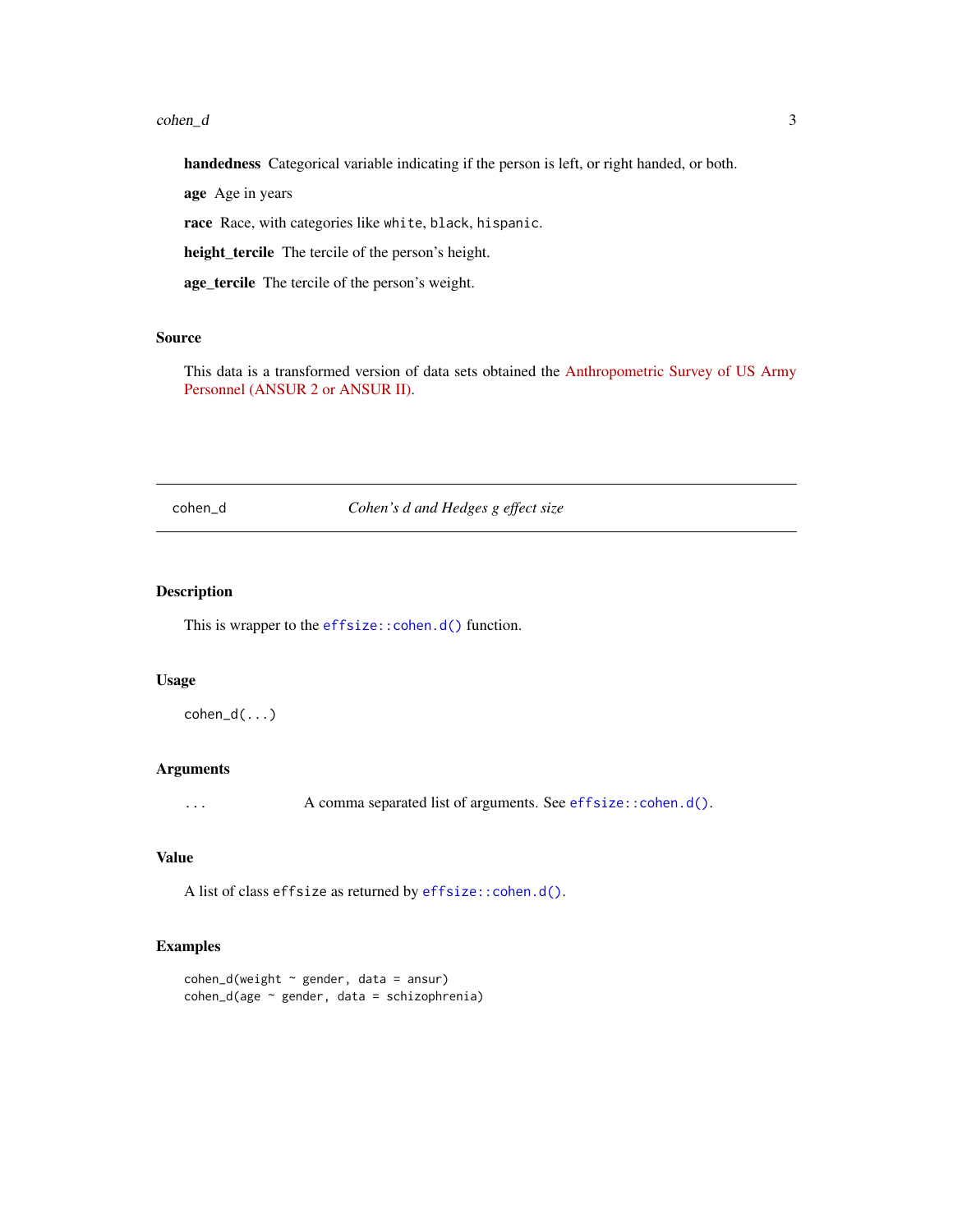<span id="page-3-0"></span>

#### Description

This function calculates the Cronbach alpha for one or more sets of psychometric scale items. Each item is a variable in a data frame. Each set of items is defined by a tidy selection of a set of items.

#### Usage

 $cronbach(.data, ..., .ci = 0.95)$ 

#### Arguments

| .data                   | A data frame with columns that are psychometric items.                                                                                          |
|-------------------------|-------------------------------------------------------------------------------------------------------------------------------------------------|
| $\cdot$ $\cdot$ $\cdot$ | A set of comma separated tidy selectors that selects sets of columns from . data.<br>For each set of columns, the Cronbach's alpha is computed. |
| .ci                     | The value of the confidence interval to calculate.                                                                                              |

#### Value

A data frame whose rows are psychometric scales and for each scale, we have the Cronbach's alpha, and the lower and upper bound of the confidence interval on alpha.

#### Examples

```
# Return the Cronbach alpha and 95% ci for two scales.
# The first scale, named `x`, is identified by all items beginning with `x_`.
# The second scale, named `y`, is identified by the consecutive items from `y_1` to `y_10`.
cronbach(test_psychometrics,
         x = starts_with('x'),
         y = y_1:y_10
```
densityplot *A density plot*

#### Description

This is a wrapper to the typical ggplot based density plot, i.e., using geom\_density. A continuous variable, x, is required as an input. Optionally, a by categorical variable can be provided.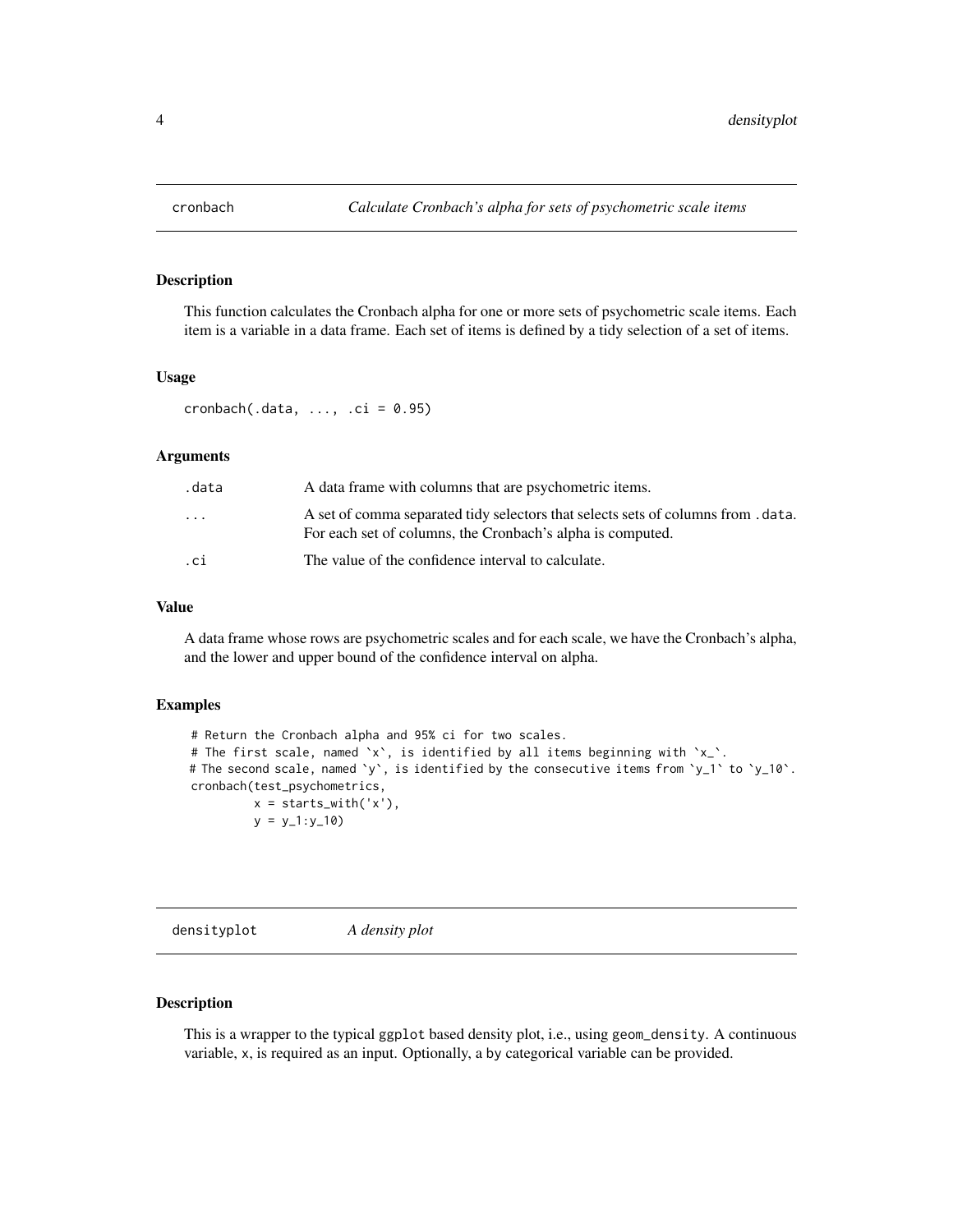# densityplot 5

# Usage

```
densityplot(
  x,
  data,
  by = NULL,
  position = "stack",
  facet = NULL,factor_type = 'wrap'',alpha = 1,
  xlab = NULL,ylab = NULL
\mathcal{L}
```
#### Arguments

| $\times$   | The numeric variable that is to be density plotted.                                                                                                                                       |
|------------|-------------------------------------------------------------------------------------------------------------------------------------------------------------------------------------------|
| data       | A data frame with at least one numeric variable (the x variable).                                                                                                                         |
| by         | A categorical variable by which to group the x values. If provided there will be<br>one density plot for each set of x values grouped by the values of the by variable.                   |
| position   | If the by variable is provided, there are three ways these multiple density plots<br>can be positioned: stacked (position = $\text{'stack'}$ ), superimposed (position = iden-<br>tity'). |
| facet      | A character string or character vector. If provided, we facet_wrap (by default)<br>the histogram by the variables. This is equivalent to the facet_wrap(variables)<br>in ggplot2.         |
| facet_type | By default, this takes the value of wrap, and facet leads to a facet wrap. If<br>facet_type is grid, then facet gives us a facet_grid.                                                    |
| alpha      | The transparency to for the filled histogram bars. This is probably only required<br>when using position $=$ 'identity'.                                                                  |
| xlab       | The label of the x-axis (defaults to the x variable name).                                                                                                                                |
| ylab       | The label of the y-axis (defaults to the y variable name).                                                                                                                                |

# Value

A ggplot2::ggplot object, which may be modified with further ggplot2 commands.

# Examples

densityplot( $x = age$ , data = schizophrenia, by = gender)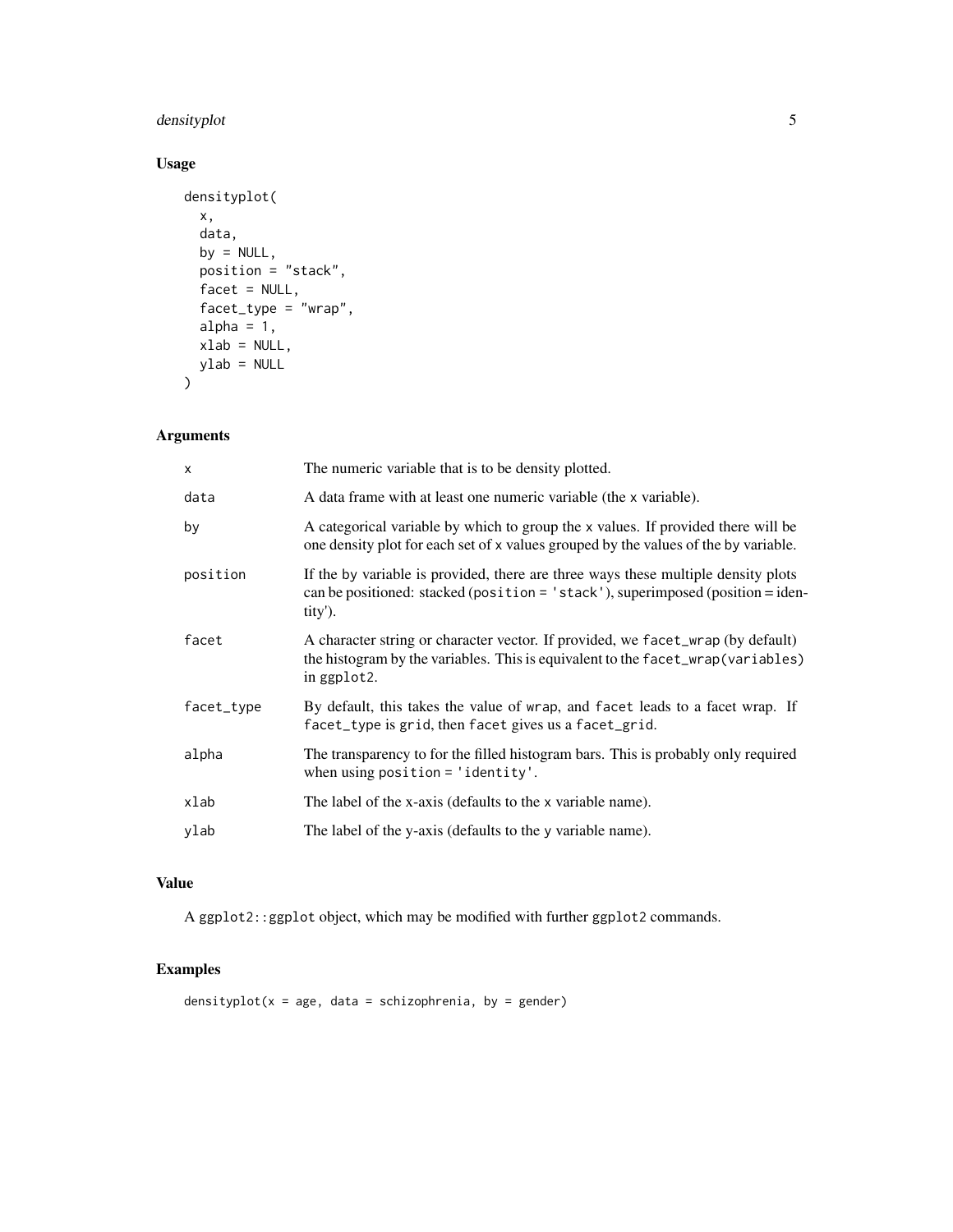<span id="page-5-0"></span>

#### Description

This function is a lightweight wrapper to dplyr's summarize function. It can be used to calculate any descriptive or summary statistic for any variable in the data set. Optionally, a by grouping variable can be used, and then the summary statistics are calculated for each subgroup defined by the different values of the by variable.

#### Usage

describe(data, by =  $NULL, ...)$ 

#### Arguments

| data                    | A data frame                                                                                                                              |
|-------------------------|-------------------------------------------------------------------------------------------------------------------------------------------|
| bv                      | A grouping variable. If included, the data will be grouped by the values of the<br>by variable before the summary statistics are applied. |
| $\cdot$ $\cdot$ $\cdot$ | Arguments of functions applied to variables, e.g. $avg = mean(x)$ .                                                                       |

#### Value

A tibble data frame with each row providing descriptive statistics for selected variables for each value of the grouping by variable.

#### Examples

```
describe(faithfulfaces, avg = mean(faithful), stdev = sd(faithful))
describe(faithfulfaces, by = face_sex, avg = mean(faithful), stdev = sd(faithful))
```
describe\_across *Apply multiple descriptive functions to multiple variables*

#### Description

This function is a wrapper to dplyr's summarize used with the across function. For each variable in a set of variables, calculate each summary statistic from a list of summary statistic functions. Optionally, group the variables by a grouping variable, and then calculate the statistics. Optionally, the tibble that is returned by default, which is in a wide format, can be pivoted to a long format.

#### Usage

```
describe_across(data, variables, functions, by = NULL, pivot = FALSE)
```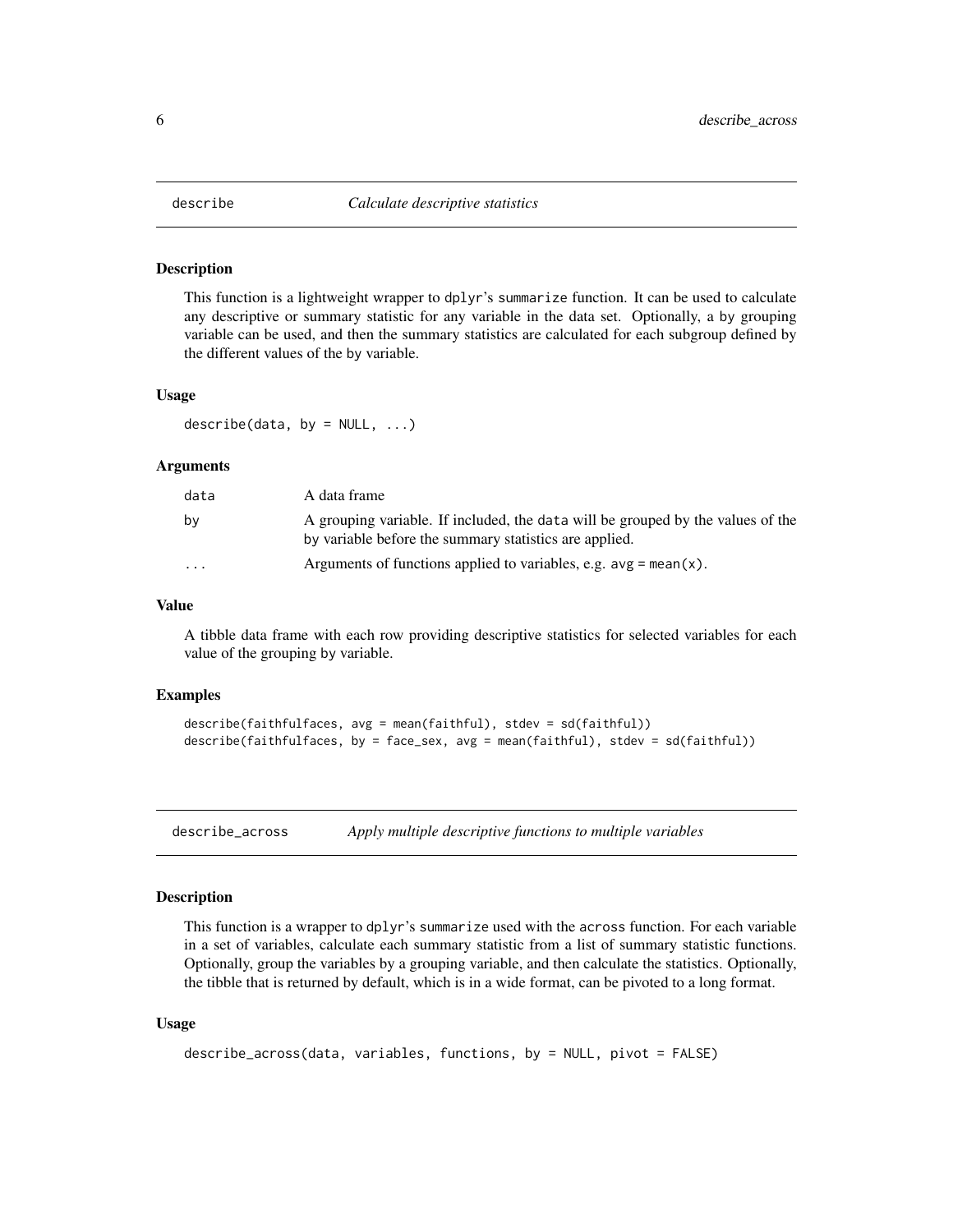#### <span id="page-6-0"></span>ez\_anova 7

#### Arguments

| data      | A data frame                                                                                                                                                                 |
|-----------|------------------------------------------------------------------------------------------------------------------------------------------------------------------------------|
| variables | A vector of variables in data                                                                                                                                                |
| functions | A list of summary statistic function. If it is named list, which is recommended,<br>the names of the functions will be used to make the names of the returned data<br>frame. |
| by        | A grouping variable. If included, the data will be grouped by the values of the<br>by variable before the summary statistics are applied.                                    |
| pivot     | A logical variable indicating if the wide format da                                                                                                                          |

#### Value

A tibble data frame. If  $pivot = F$ , which is the default, the data frames contains one row per value of the by variable, or just one row overall if there is no by variable. If  $\pi$  ivot = T, there will be  $k + 1$ columns if there is no by variable, or  $k + 2$  columns if there is a by variable, where k is the number of functions.

#### Examples

```
describe_across(faithfulfaces,
                variables = c(trustworthy, faithful),
                functions = list(avg = mean, stdev = sd),
                pivot = TRUE)
describe_across(faithfulfaces,
                variables = c(trustworthy, faithful),
                functions = list(avg = mean, stdev = sd),
                by = face\_sex)
describe_across(faithfulfaces,
                variables = c(trustworthy, faithful),
                functions = list(avg = mean, stdev = sd),
                by = face_sex,
                pivot = TRUE)
```
ez\_anova *Analysis of variance*

#### Description

This is wrapper to the [ez::ezANOVA\(\)](#page-0-0) function.

#### Usage

```
ez_anova(
  data,
  dv,
  wid,
 within = NULL,
```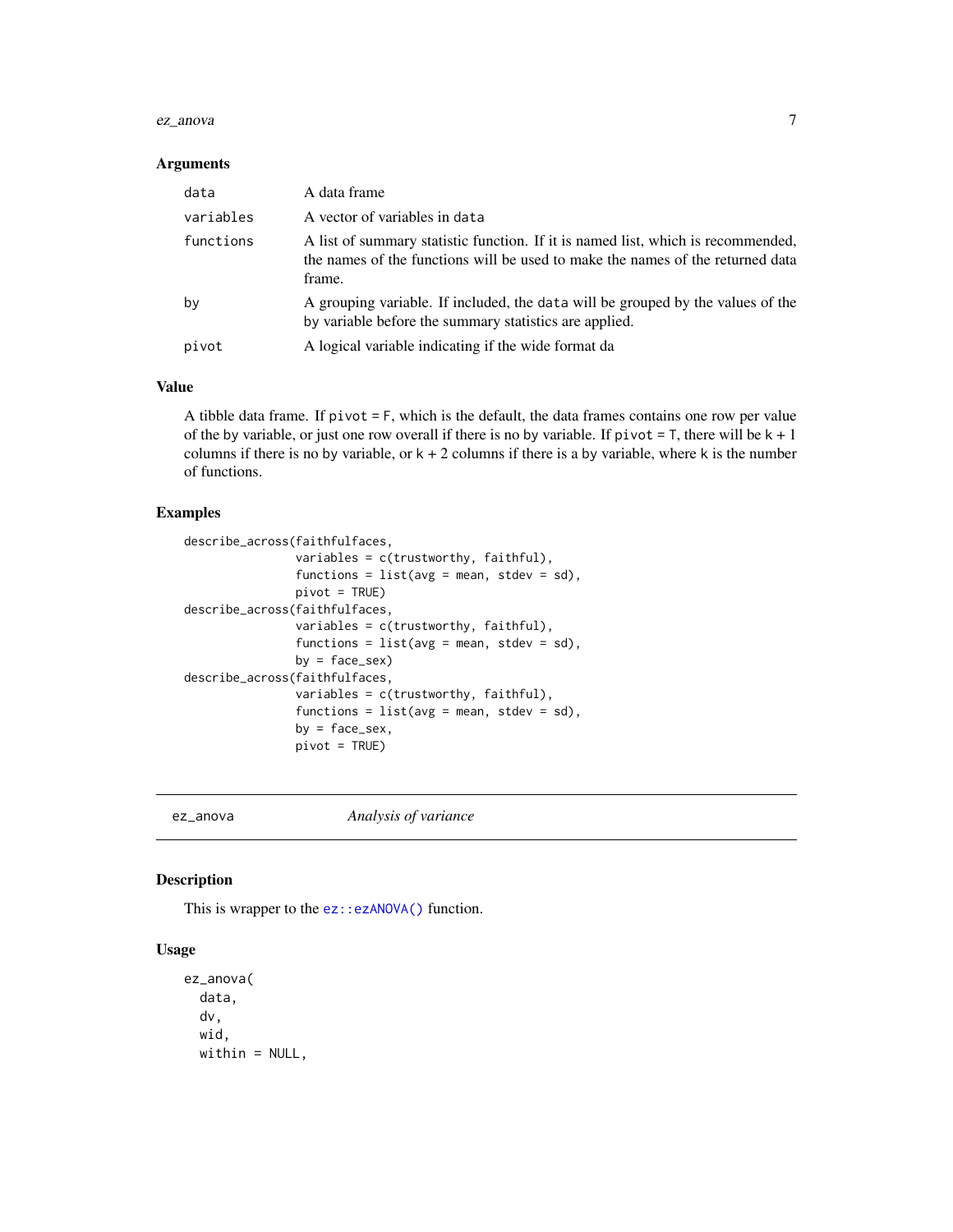```
within_full = NULL,
 within_covariates = NULL,
 between = NULL,
 between_covariates = NULL,
 observed = NULL,
 diff = NULL,
 reverse_diff = FALSE,
 type = 2,
 white.adjust = FALSE,
 detailed = FALSE,
 return_aov = FALSE
\mathcal{L}
```
# Arguments

| data               | Data frame containing the data to be analyzed.                                                                                                                                                                                         |
|--------------------|----------------------------------------------------------------------------------------------------------------------------------------------------------------------------------------------------------------------------------------|
| dv                 | Name of the column in data that contains the dependent variable. Values in this<br>column must be numeric.                                                                                                                             |
| wid                | Name of the column in data that contains the variable specifying the case/Ss<br>identifier. This should be a unique value per case/Ss.                                                                                                 |
| within             | Names of columns in data that contain predictor variables that are manipulated<br>(or observed) within-Ss.                                                                                                                             |
| within_full        | Same as within, but intended to specify the full within-Ss design in cases where<br>the data have not already been collapsed to means per condition specified by<br>within and when within only specifies a subset of the full design. |
| within covariates  |                                                                                                                                                                                                                                        |
|                    | Names of columns in data that contain predictor variables that are manipulated<br>(or observed) within-Ss and are to serve as covariates in the analysis.                                                                              |
| between            | Names of columns in data that contain predictor variables that are manipulated<br>(or observed) between-Ss.                                                                                                                            |
| between_covariates |                                                                                                                                                                                                                                        |
|                    | Names of columns in data that contain predictor variables that are manipulated<br>(or observed) between-Ss and are to serve as covariates in the analysis.                                                                             |
| observed           | Names of columns in data that are already specified in either within or between<br>that contain predictor variables that are observed variables (i.e. not manipu-<br>lated).                                                           |
| diff               | Names of any variables to collapse to a difference score. If a single value, may<br>be specified by name alone; if multiple values, must be specified as a .() list.                                                                   |
| reverse_diff       | Logical. If TRUE, triggers reversal of the difference collapse requested by diff.<br>Take care with variables with more than 2 levels.                                                                                                 |
| type               | Numeric value (either 1, 2 or 3) specifying the Sums of Squares type to employ<br>when data are unbalanced (eg. when group sizes differ).                                                                                              |
| white.adjust       | Only affects behaviour if the design contains only between-Ss predictor vari-<br>ables. If not FALSE, the value is passed as the white.adjust argument to Anova,<br>which provides heteroscedasticity correction.                      |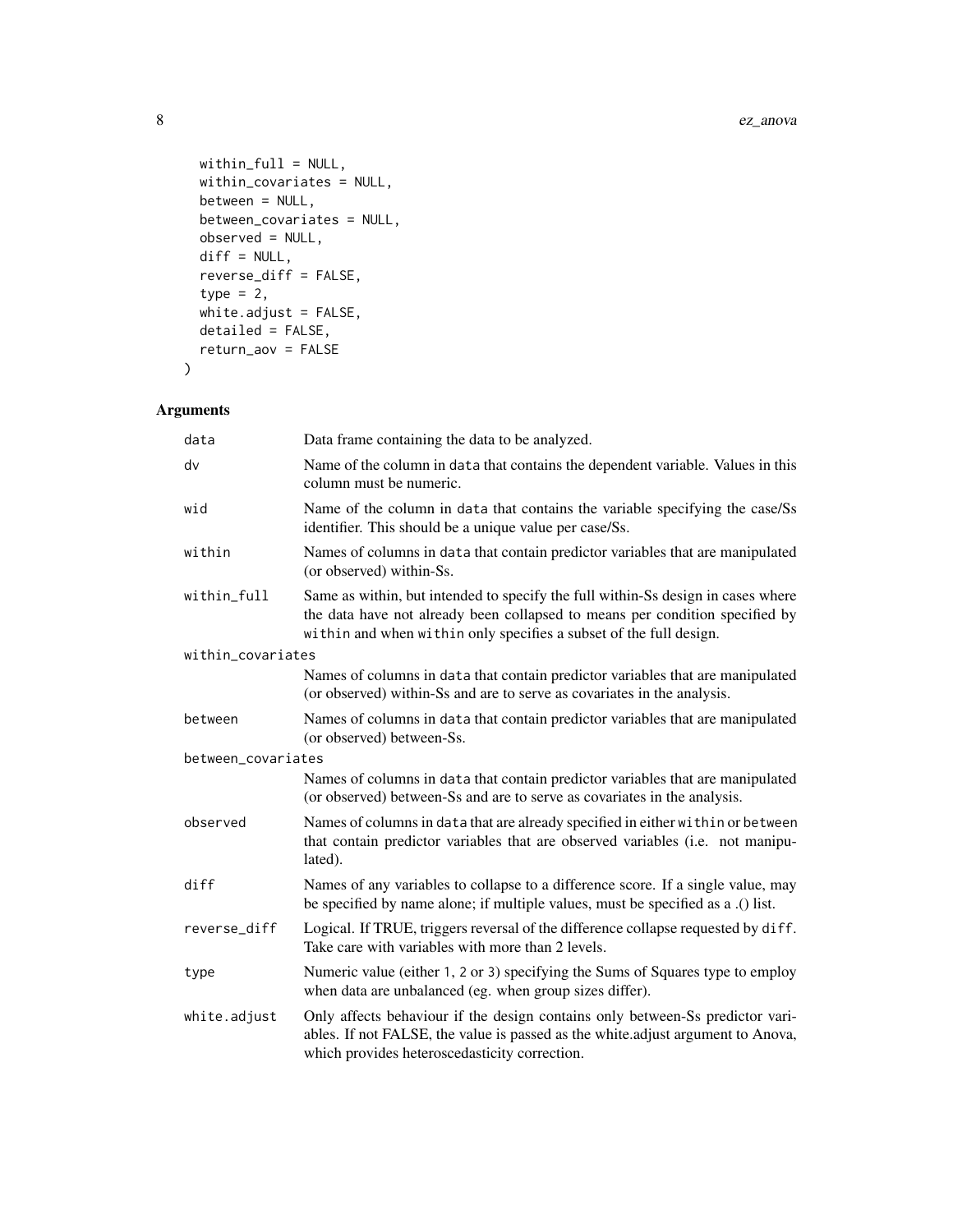#### <span id="page-8-0"></span>faithfulfaces 9

| detailed   | Logical. If TRUE, returns extra information (sums of squares columns, intercept<br>row, etc.) in the ANOVA table.                       |
|------------|-----------------------------------------------------------------------------------------------------------------------------------------|
| return aov | Logical. If TRUE, computes and returns an aov object corresponding to the<br>requested ANOVA (useful for computing post-hoc contrasts). |

#### Value

A list containing one or more components as returned by [ez::ezANOVA\(\)](#page-0-0).

#### Examples

```
ez_anova(data = selfesteem2_long,
            dv = score,
            wid = id,
            within = c(time, treatment),
            detailed = TRUE,
            return_aov = TRUE)
```
faithfulfaces *Faithfulness from a Photo?*

#### Description

Ratings from a facial photo and actual faithfulness.

#### Usage

faithfulfaces

#### Format

A data frame with 170 observations on the following 7 variables.

sex\_dimorph Rating of sexual dimorphism (masculinity for males, femininity for females)

attractive Rating of attractiveness

cheater Was the face subject unfaithful to a partner?

trustworthy Rating of trustworthiness

faithful Rating of faithfulness

face\_sex Sex of face (female or male)

rater\_sex Sex of rater (female or male)

#### Details

College students were asked to look at a photograph of an opposite-sex adult face and to rate the person, on a scale from 1 (low) to 10 (high), for attractiveness. They were also asked to rate trustworthiness, faithfulness, and sexual dimorphism (i.e., how masculine a male face is and how feminine a female face is). Overall, 68 students (34 males and 34 females) rated 170 faces (88 men and 82 women).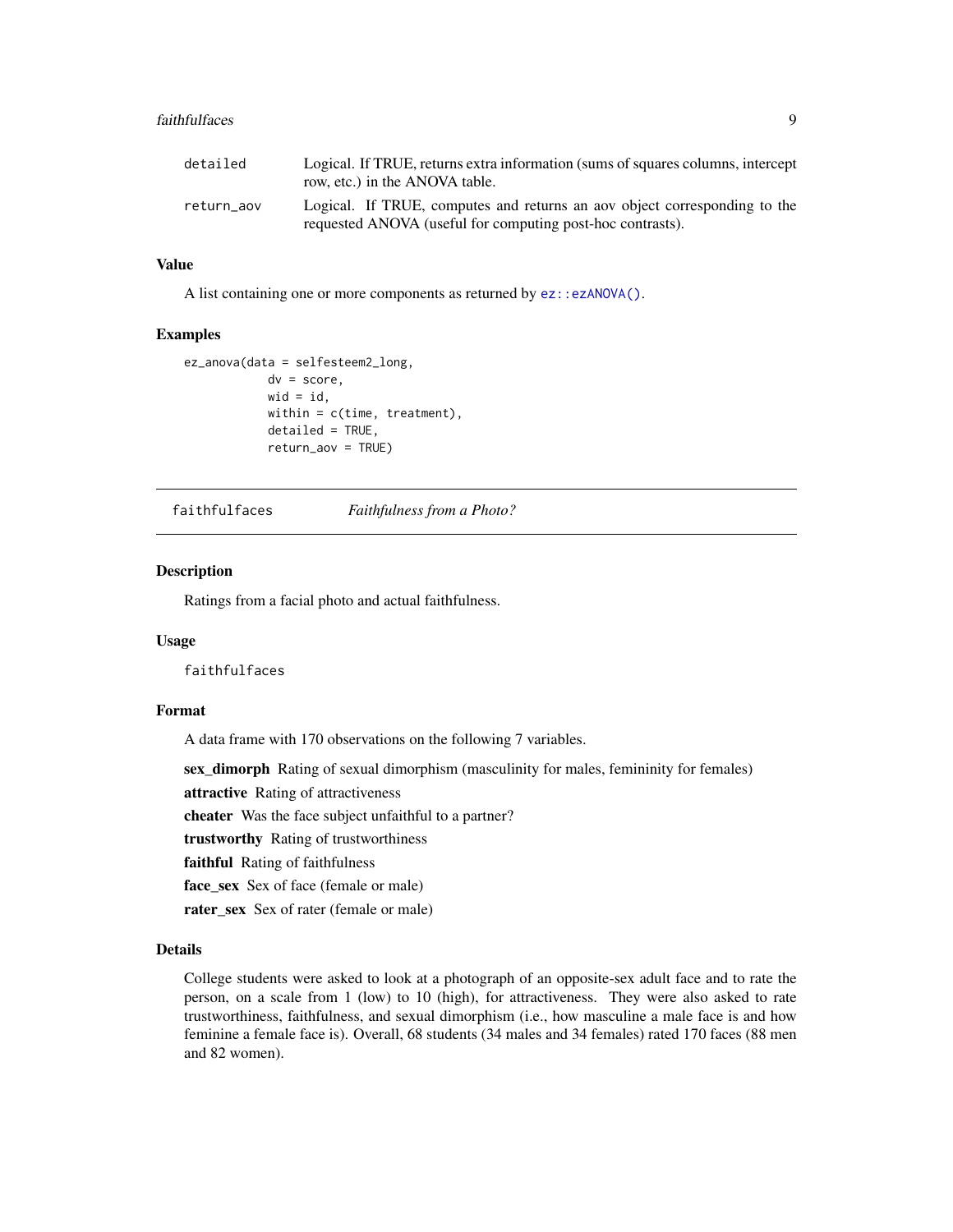#### <span id="page-9-0"></span>Source

This data set was taken from the [Stats2Data](https://cran.r-project.org/package=Stat2Data) R package. From the description in that package, the original is based on G. Rhodes et al. (2012), "Women can judge sexual unfaithfulness from unfamiliar men's faces," Biology Letters, November 2012. All of the 68 raters were heterosexual Caucasians, as were the 170 persons who were rated. (We have deleted 3 subjects with missing values and 16 subjects who were over age 35.)

get\_dummy\_code *Show the dummy code of a categorical variable*

#### Description

For each value of a categorical variables, show the binary code used in a regression model to represent its value. This is wrapper to the [fastDummies::dummy\\_cols\(\)](#page-0-0) function.

#### Usage

```
get_dummy_code(Df, variable)
```
### Arguments

| Df       | A data frame                                              |
|----------|-----------------------------------------------------------|
| variable | A categorical variable (e.g. character vector or factor). |

#### Value

A data frame whose rows provide the dummy code for each distinct value of variable.

#### Examples

get\_dummy\_code(PlantGrowth, group)

histogram *A histogram*

#### Description

This is a wrapper to the typical ggplot based histogram, i.e., using geom\_histogram. A continuous variable, x, is required as an input. Optionally, a by categorical variable can be provided.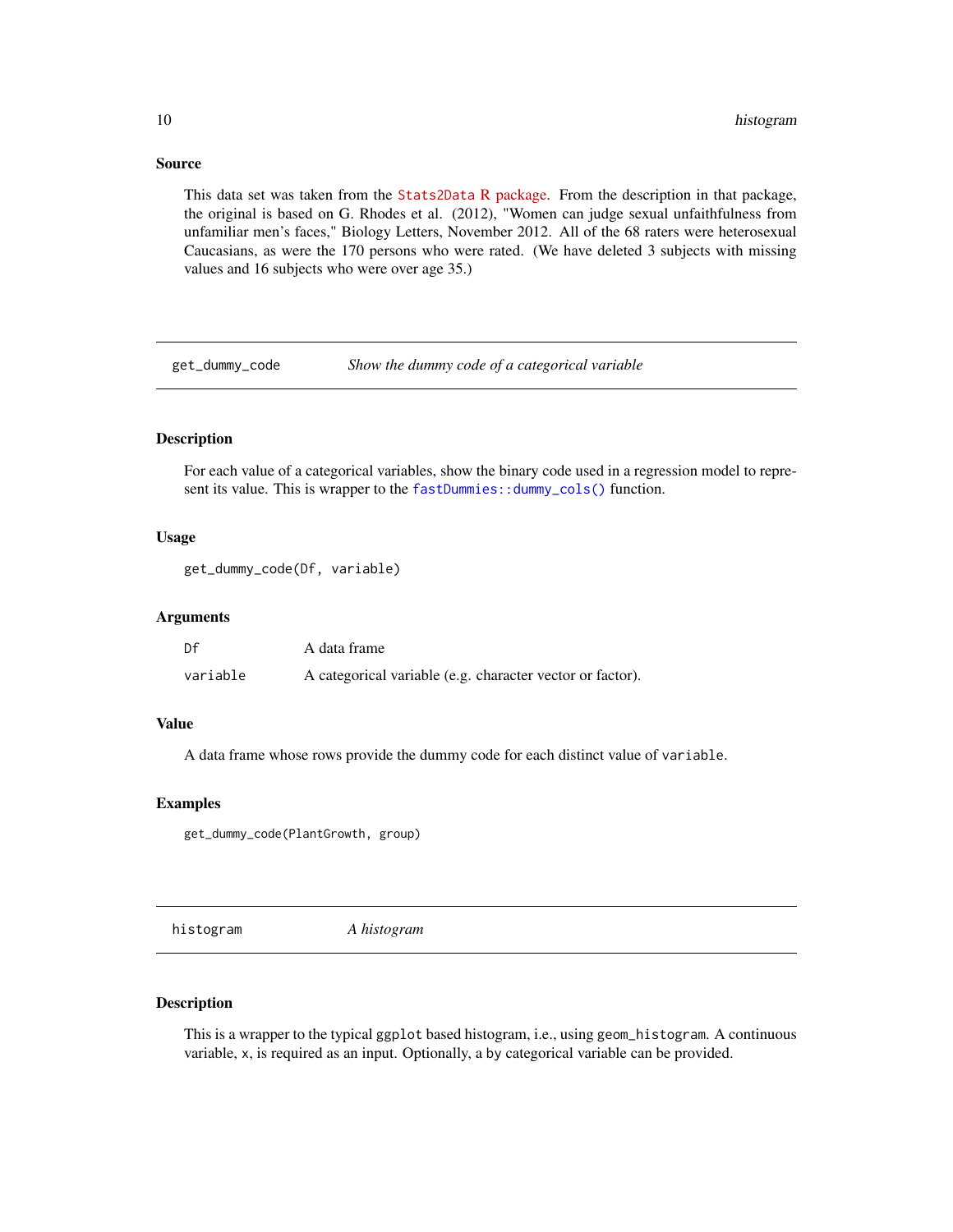#### histogram 11

#### Usage

```
histogram(
  x,
  data,
 by = NULL,
 position = "stack",
  facet = NULL,facet_type = "wrap",
 bins = 10,
  alpha = 1,
  xlab = NULL,
 ylab = NULL
\mathcal{L}
```
#### Arguments

| $\mathsf{x}$ | The numeric variable that is to be histogrammed.                                                                                                                                                              |
|--------------|---------------------------------------------------------------------------------------------------------------------------------------------------------------------------------------------------------------|
| data         | A data frame with at least one numeric variable (the x variable).                                                                                                                                             |
| by           | A categorical variable by which to group the x values. If provided there will be<br>one histogram for each set of x values grouped by the values of the by variable.                                          |
| position     | If the by variable is provided, there are three ways these multiple histograms<br>can be positioned: stacked (position = 'stack'), side by side (position =<br>'dodge'), superimposed (position = identity'). |
| facet        | A character string or character vector. If provided, we facet_wrap (by default)<br>the histogram by the variables. This is equivalent to the facet_wrap(variables)<br>in ggplot2.                             |
| facet_type   | By default, this takes the value of wrap, and facet leads to a facet wrap. If<br>facet_type is grid, then facet gives us a facet_grid.                                                                        |
| bins         | The number of bins to use in the histogram.                                                                                                                                                                   |
| alpha        | The transparency to for the filled histogram bars. This is probably only required<br>when using position = $'$ identity'.                                                                                     |
| xlab         | The label of the x-axis (defaults to the x variable name).                                                                                                                                                    |
| ylab         | The label of the y-axis (defaults to the y variable name).                                                                                                                                                    |
|              |                                                                                                                                                                                                               |

#### Value

A ggplot2::ggplot object, which may be modified with further ggplot2 commands.

#### Examples

```
histogram(x= age, data = schizophrenia, by = gender, bins = 20)
histogram(x= age, data = schizophrenia, by = gender, position = 'identity', bins = 20, alpha = 0.7)
histogram(x= age, data = schizophrenia, by = gender, position = 'dodge', bins = 20)
histogram(x = weight, bins = 20, data = ansur, facet = height_tercile)
histogram(x = weight, bins = 20, data = ansur,
          facet = c(height_tercile, age_tercile), facet_type = 'grid')
```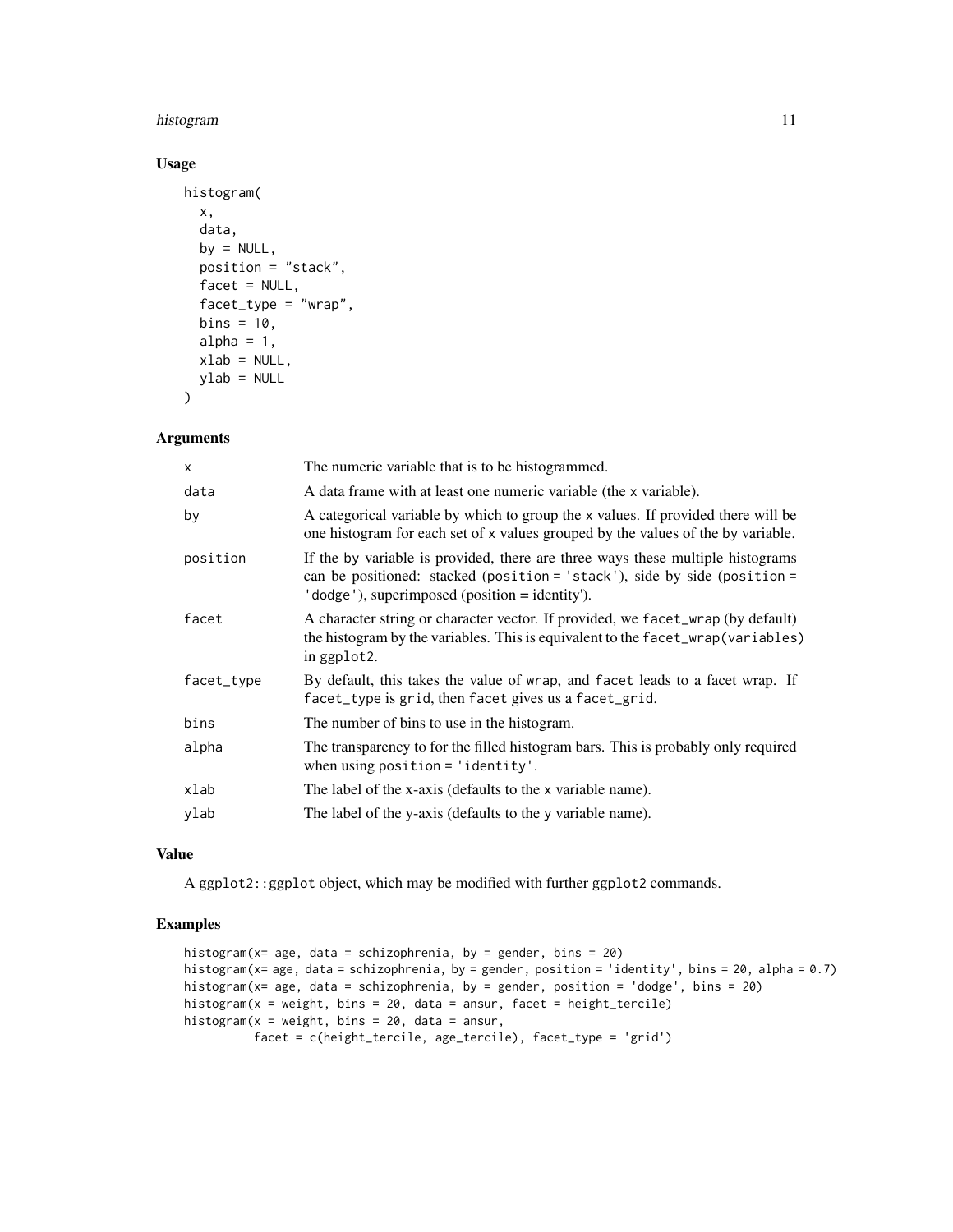<span id="page-11-0"></span>interaction\_line\_plot *Make a interaction line plot*

#### Description

Make a interaction line plot

#### Usage

```
interaction_line_plot(y, x, by, data, ylim = NULL, xlab = NULL, ylab = NULL)
```
# Arguments

| y            | A continuous variable to be plotted along the y-axis                                                   |
|--------------|--------------------------------------------------------------------------------------------------------|
| $\mathsf{x}$ | A continuous variable to be plotted along the x-axis                                                   |
| by           | A categorical variable by which we split the data and create one line plot for<br>each resulting group |
| data         | A data frame with the x, y, by variables                                                               |
| ylim         | A vector of limits for the y-axis                                                                      |
| xlab         | The label of the x-axis (defaults to the x variable name).                                             |
| ylab         | The label of the y-axis (defaults to the y variable name).                                             |

#### Value

A ggplot2::ggplot object, which may be modified with further ggplot2 commands.

#### Examples

```
interaction\_line\_plot(y = score, x = time, by = treatment,data = selfesteem2_long, ylim = c(70, 100))
interaction\_line\_plot(y = score, x = time, by = treatment,data = selfesteem2_long,
                      xlab = 'measurement time',
                      ylab = 'self esteem score',
                      ylim = c(70, 100))
```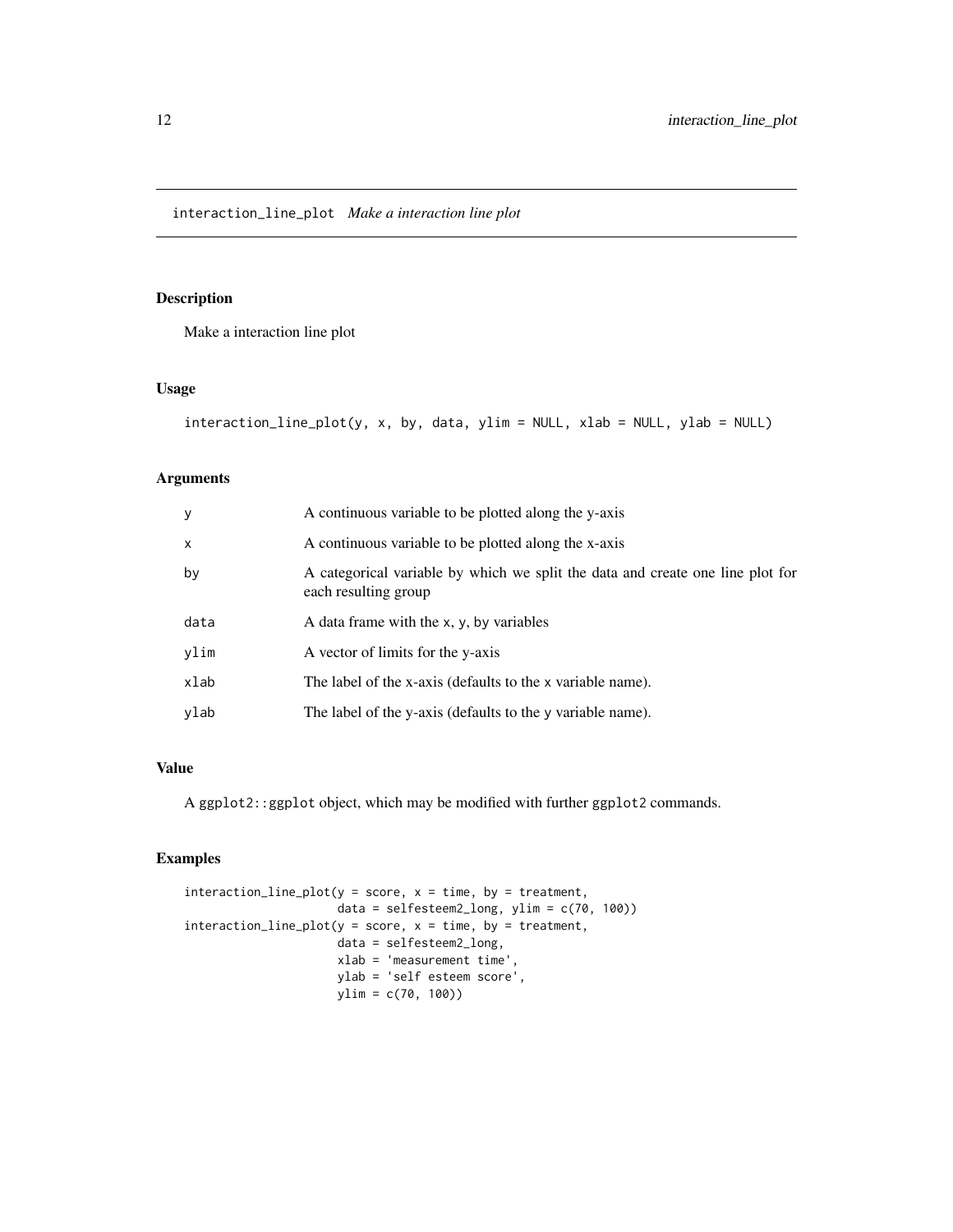<span id="page-12-0"></span>jobsatisfaction *Job Satisfaction Data for Two-Way ANOVA*

#### Description

Contains the job satisfaction score organized by gender and education level. This data set was taken from the datarium [R package.](https://cran.r-project.org/package=datarium)

#### Usage

```
data("jobsatisfaction")
```
#### Format

A data frame with 58 rows and 3 columns.

#### Examples

```
data(jobsatisfaction)
jobsatisfaction
```
pairedsleep *Paired sleep data*

#### Description

Data which show the effect of two soporific drugs (increase in hours of sleep compared to control) on 10 patients.

#### Usage

pairedsleep

#### Format

A data frame with 10 observations on the following 3 variables.

- ID The patient ID.
- y1 The increase in hours, relative to control, for drug 1.
- y2 The increase in hours, relative to control, for drug 2.

#### Source

This data is a transformed version of [datasets::sleep.](#page-0-0)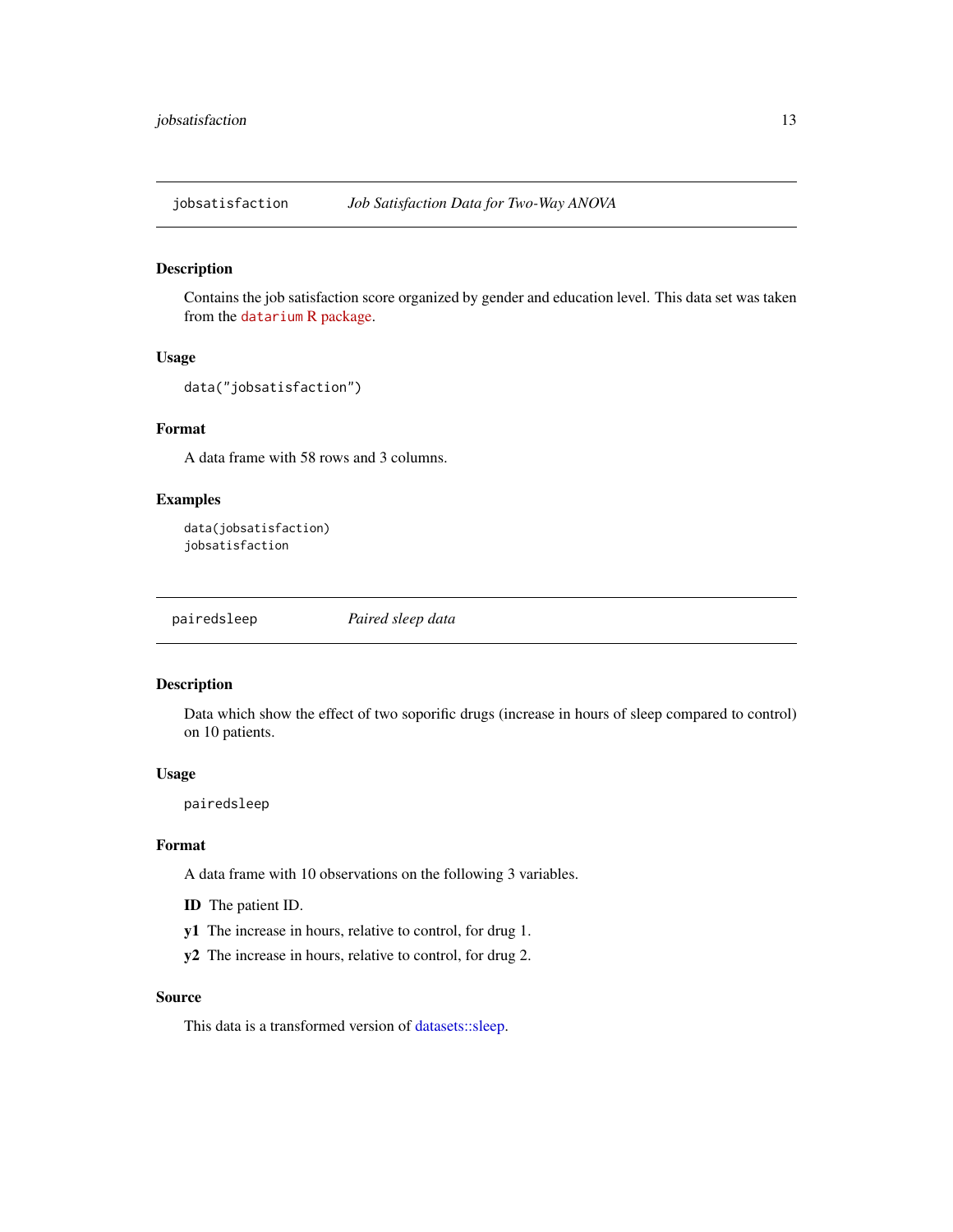<span id="page-13-0"></span>paired\_t\_test *Paired samples t-test*

# Description

A wrapper to [stats::t.test\(\)](#page-0-0) with paired = TRUE.

#### Usage

paired\_t\_test(y1, y2, data, ...)

#### Arguments

| у1   | A numeric vector of observations                                                                                                                   |
|------|----------------------------------------------------------------------------------------------------------------------------------------------------|
| у2.  | A numeric vector of observations, with each value of $y2$ is assumed to be paired,<br>such as by repeated measures, the corresponding value of y1. |
| data | A data frame with $y1$ and $y2$ as values.                                                                                                         |
| .    | Additional arguments passed to stats::t.test().                                                                                                    |
|      |                                                                                                                                                    |

#### Value

A list with class "htest" as returned by [stats::t.test\(\)](#page-0-0).

#### Examples

paired\_t\_test(y1, y2, data = pairedsleep)

pairs\_plot *A pairs plot*

#### Description

This is a wrapper to the GGally based pairs plot of a list of variables displayed as scatterplots for pairs of continuous variables, density functions in the diagonal, and boxplots for pairs of continuous and categorical variables. Optionally, a by categorical variable can be provided.

#### Usage

pairs\_plot(variables, data, by = NULL)

# Arguments

| variables | A vector of variable names                                                                                      |
|-----------|-----------------------------------------------------------------------------------------------------------------|
| data      | The data frame.                                                                                                 |
| by        | An optional variable, usually categorical (factor or character), by which the data<br>are grouped and coloured. |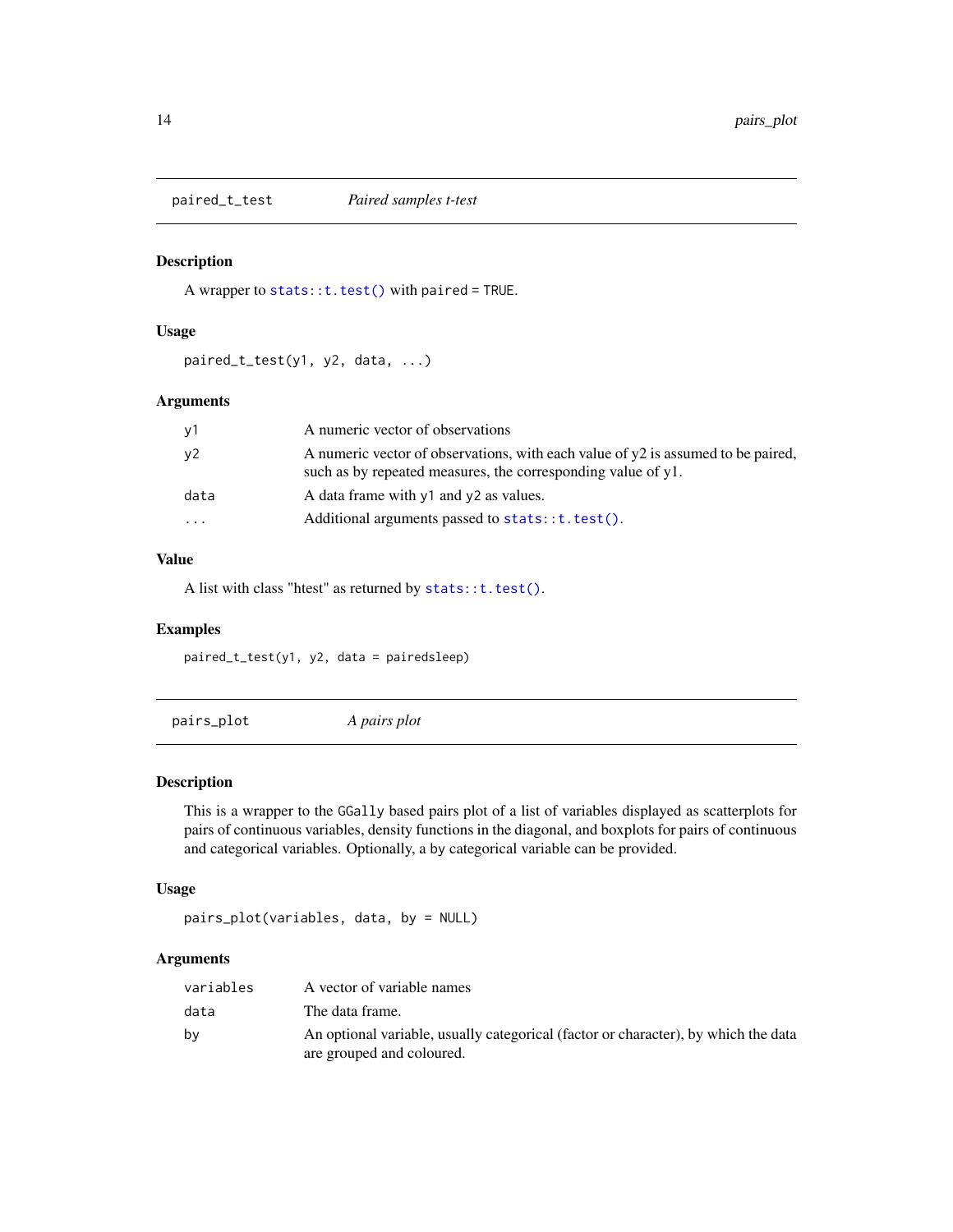<span id="page-14-0"></span>pairwise\_t\_test 15

#### Value

A GGally::ggpairs plot.

#### Examples

```
# A simple pairs plot
pairs_plot(variables = c("sex_dimorph", "attractive"),
data = faithfulfaces)
# A pairs plot with grouping variable
pairs_plot(variables = c("sex_dimorph", "attractive"),
by = face\_sex,
data = faithfulfaces)
```
pairwise\_t\_test *Pairwise t-test*

#### Description

This is wrapper to the pairwise.t.test function. The p-value adjustment is "bonferroni" by default. Other possible values are "holm", "hochberg", "hommel", "BH", "BY", "fdr", "none". See [stats::p.adjust\(\)](#page-0-0).

#### Usage

```
pairwise_t_test(formula, data, p_adj = "bonferroni")
```
#### Arguments

| formula | A two sided formula with one variable on either side, e.g. $y \sim x$ , where the left<br>hand side, dependent, variable is a numeric variable in data and the right hand<br>side, independent, variable is a categorical or factor variable in data. |
|---------|-------------------------------------------------------------------------------------------------------------------------------------------------------------------------------------------------------------------------------------------------------|
| data    | A data frame that contains the dependent and independent variables.                                                                                                                                                                                   |
| p_adj   | The p-value adjustment method (see Description).                                                                                                                                                                                                      |

#### Value

An object of class pairwise.htest as returned by [stats::pairwise.t.test\(\)](#page-0-0).

#### Examples

```
data_df <- dplyr::mutate(vizverb, IV = interaction(task, response))
pairwise_t_test(time ~ IV, data = data_df)
```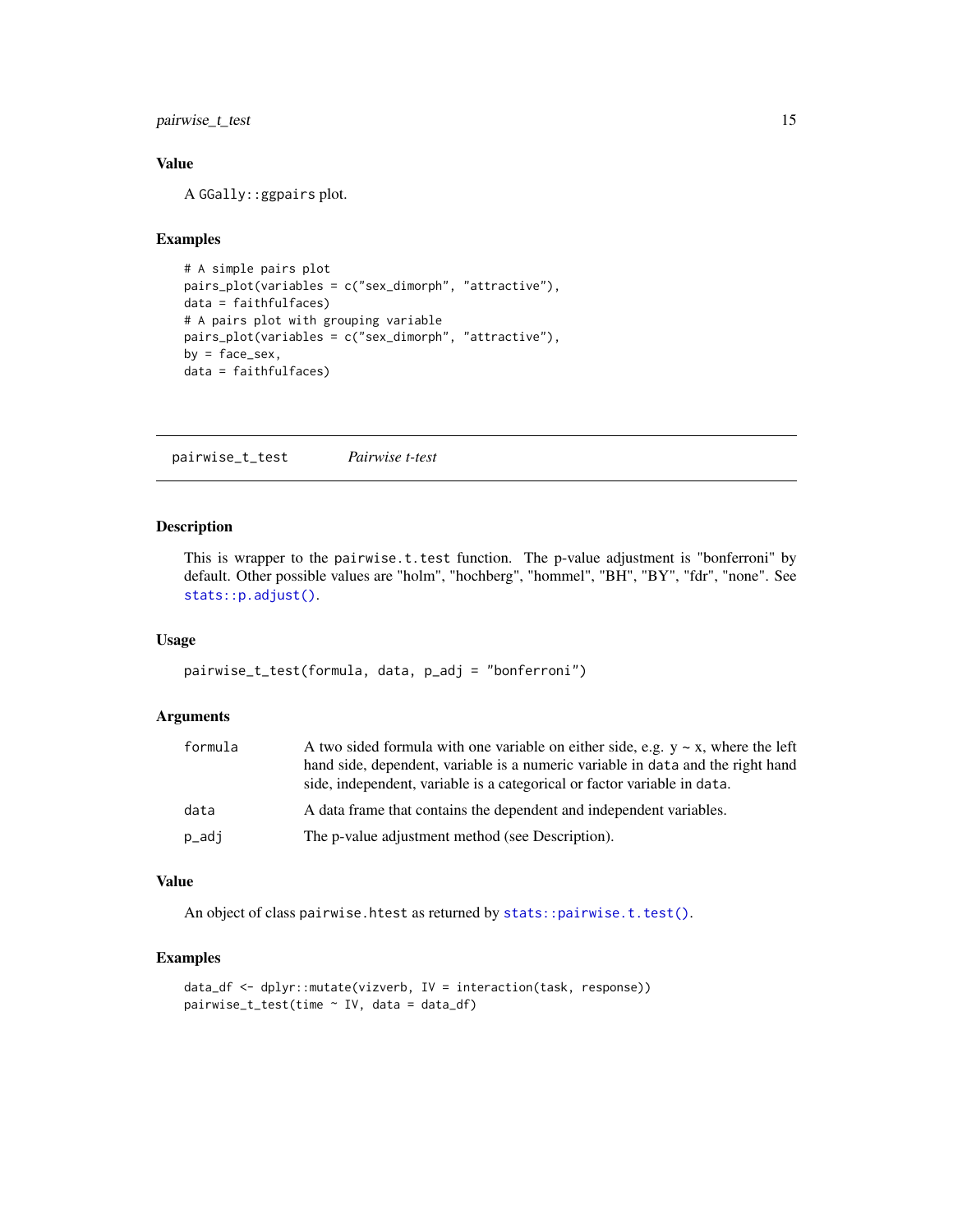<span id="page-15-0"></span>

#### Description

Recode specified values by new values

#### Usage

re\_code(x, from, to)

#### Arguments

| x    | A vector, including column of data frame         |  |
|------|--------------------------------------------------|--|
| from | The set of old values to be replaced by new ones |  |
| to   | The set of new values to replace the old ones    |  |

#### Value

A vector that is the input vector but with old values replaced by new ones.

#### Examples

```
# Replace any occurrence of 1 and 2 with 101 and 201, respectively
x \leftarrow c(1, 2, 3, 4, 5, 1, 2)re\_code(x, from = c(1, 2), to = c(101, 201))
```
scatterplot *A two dimensional scatterplot*

#### Description

This function is a wrapper around the typical ggplot command to create two dimensional scatterplots, i.e. using geom\_point. It provides the option of colouring point by a third variable, one that is usually, though not necessarily categorical. Also, it provides the option of placing the line of best fit on the scatterplot. If points are coloured by a categorical variable, the a different line of best for each value of the categorical variable is provided.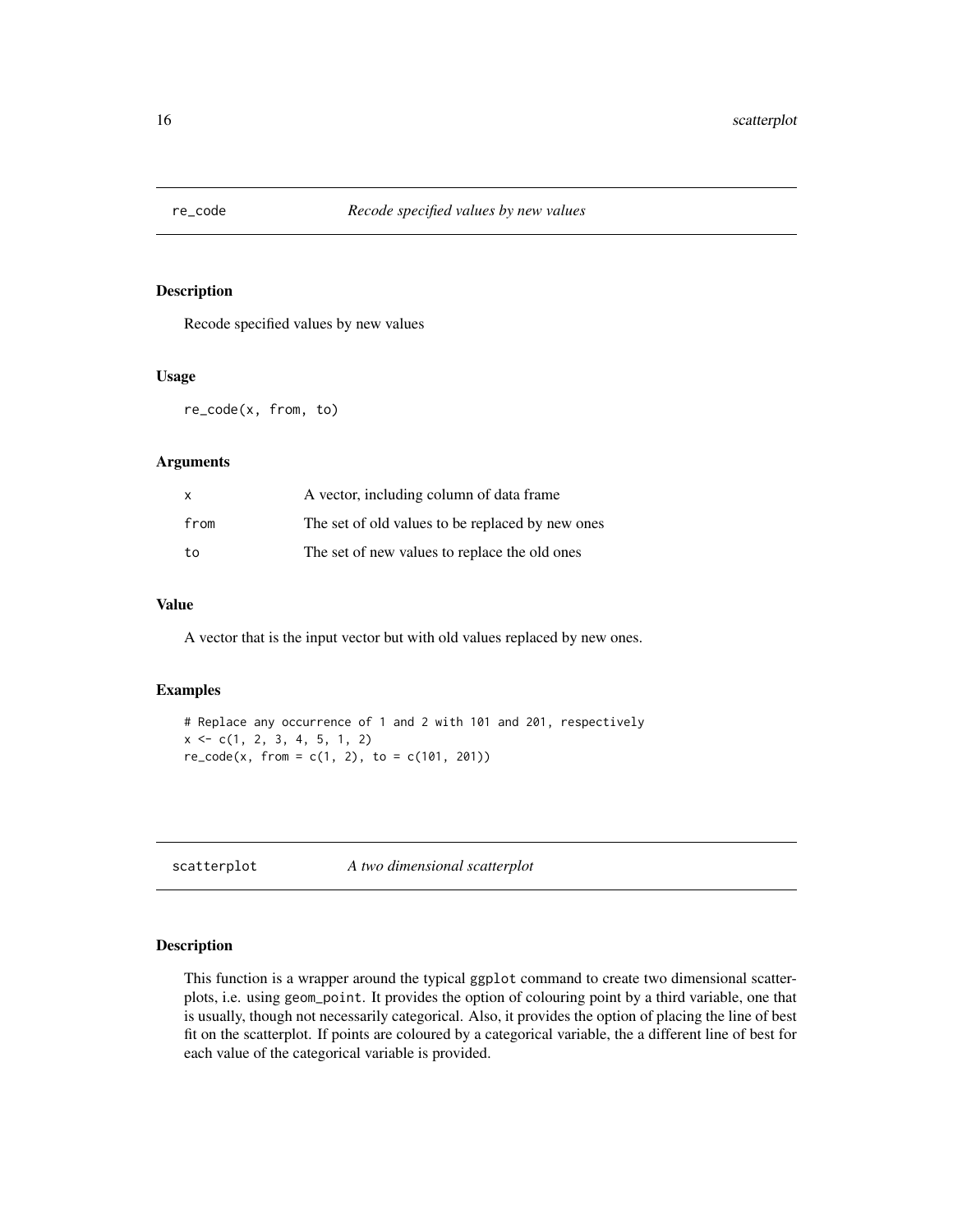#### <span id="page-16-0"></span>scatterplot\_matrix 17

#### Usage

```
scatterplot(
 x,
 y,
 data,
 by = NULL,best_fit_line = FALSE,
 xlab = NULL,
 ylab = NULL
)
```
#### Arguments

| $\mathsf{x}$  | A numeric variable in data. Its values are plotted on the x axis.                                                                 |  |
|---------------|-----------------------------------------------------------------------------------------------------------------------------------|--|
| y             | A numeric variable in data. Its values are plotted on the y axis.                                                                 |  |
| data          | A data frame with the x and y variables.                                                                                          |  |
| by            | An optional variable, usually categorical (factor or character), by which the<br>points in the scatterplot are byed and coloured. |  |
| best_fit_line | A logical variable indicating if the line of best fit should shown or not.                                                        |  |
| xlab          | The label of the x-axis (defaults to the x variable name).                                                                        |  |
| ylab          | The label of the y-axis (defaults to the y variable name).                                                                        |  |

#### Value

A ggplot2::ggplot object, which may be modified with further ggplot2 commands.

#### Examples

```
scatterplot(x = attractive, y = trustworthy, data = faithfulfaces)scatterplot(x = attractive, y = trustworthy, data = faithfulfaces,xlab = 'attractiveness', ylab = 'trustworthiness')
scatterplot(x = attractive, y = trustworthy, data = faithfulfaces,
           by = face_sex)
scatterplot(x = trustworthy, y = faithful, data = faithfulfaces,
           by = face_sex, best_fit_line = TRUE)
```
scatterplot\_matrix *Make a scatterplot matrix*

## Description

Make a scatterplot matrix

#### Usage

```
scatterplot_matrix(.data, \dots, .by = NULL, .bins = 10)
```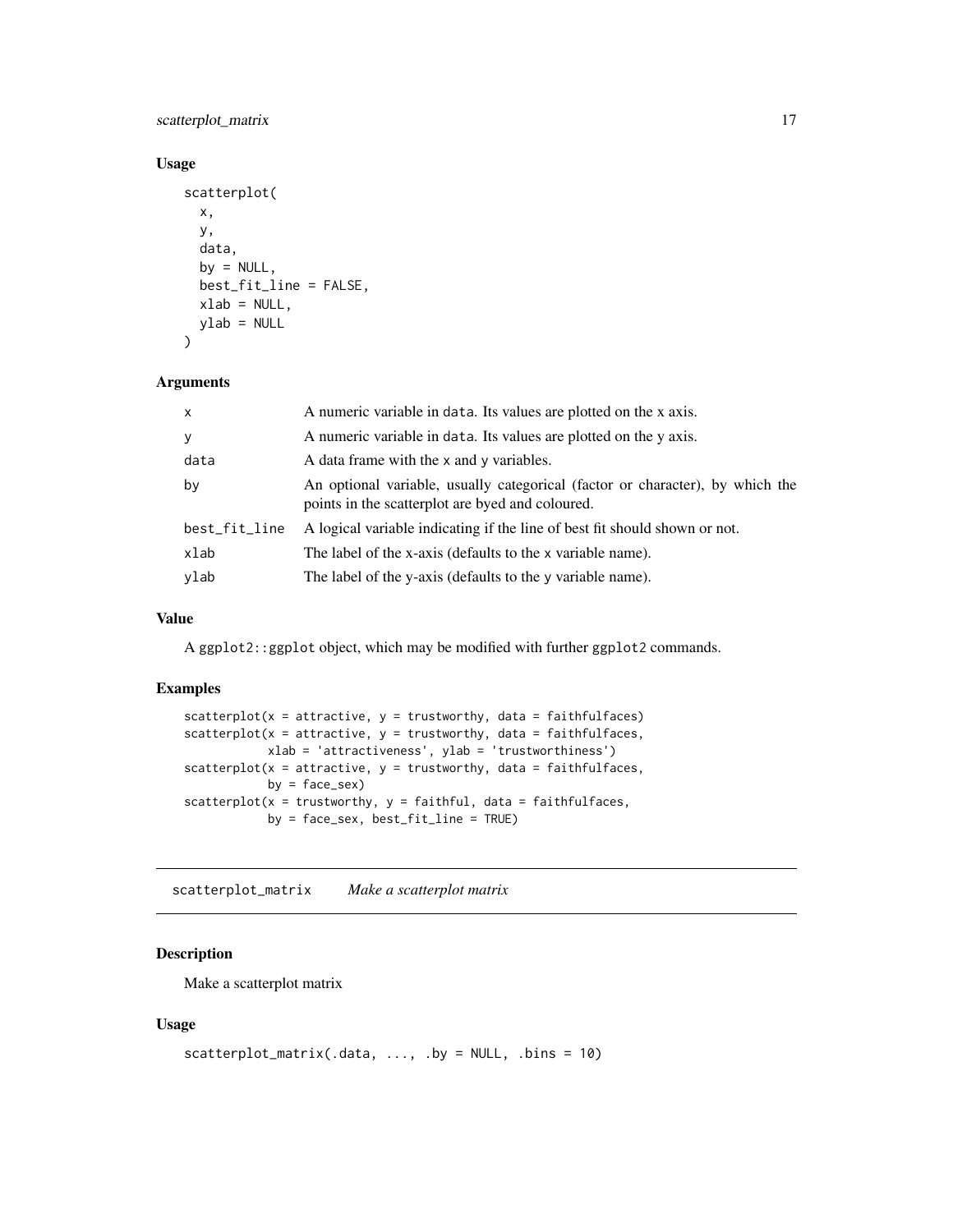#### <span id="page-17-0"></span>Arguments

| .data    | A data frame                                                                                            |
|----------|---------------------------------------------------------------------------------------------------------|
| $\cdots$ | A comma separated list of tidyselections of columns. This can be as simple as a<br>set of column names. |
| .by      | An optional categorical variable by which to group and colour the points.                               |
| .bins    | The number of bins in the histograms on diagonal of matrix.                                             |

#### Value

A GGally::ggpairs plot.

#### Examples

```
data_df <- test_psychometrics %>%
              total\_scores(x = starts\_with('x'_),
                           y = starts_with('y_'),
                           z = starts_with('z_'))
scatterplot_matrix(data_df, x, y, z)
```
schizophrenia *Age of Onset of Schizophrenia Data*

#### **Description**

Data on sex differences in the age of onset of schizophrenia.

#### Usage

schizophrenia

#### Format

A data frame with 251 observations on the following 2 variables.

age Age at the time of diagnosis.

gender A categorical variable with values female and male

#### Details

A sex difference in the age of onset of schizophrenia was noted by Kraepelin (1919). Subsequently epidemiological studies of the disorder have consistently shown an earlier onset in men than in women. One model that has been suggested to explain this observed difference is known as the subtype model which postulates two type of schizophrenia, one characterised by early onset, typical symptoms and poor premorbid competence, and the other by late onset, atypical symptoms, and good premorbid competence. The early onset type is assumed to be largely a disorder of men and the late onset largely a disorder of women.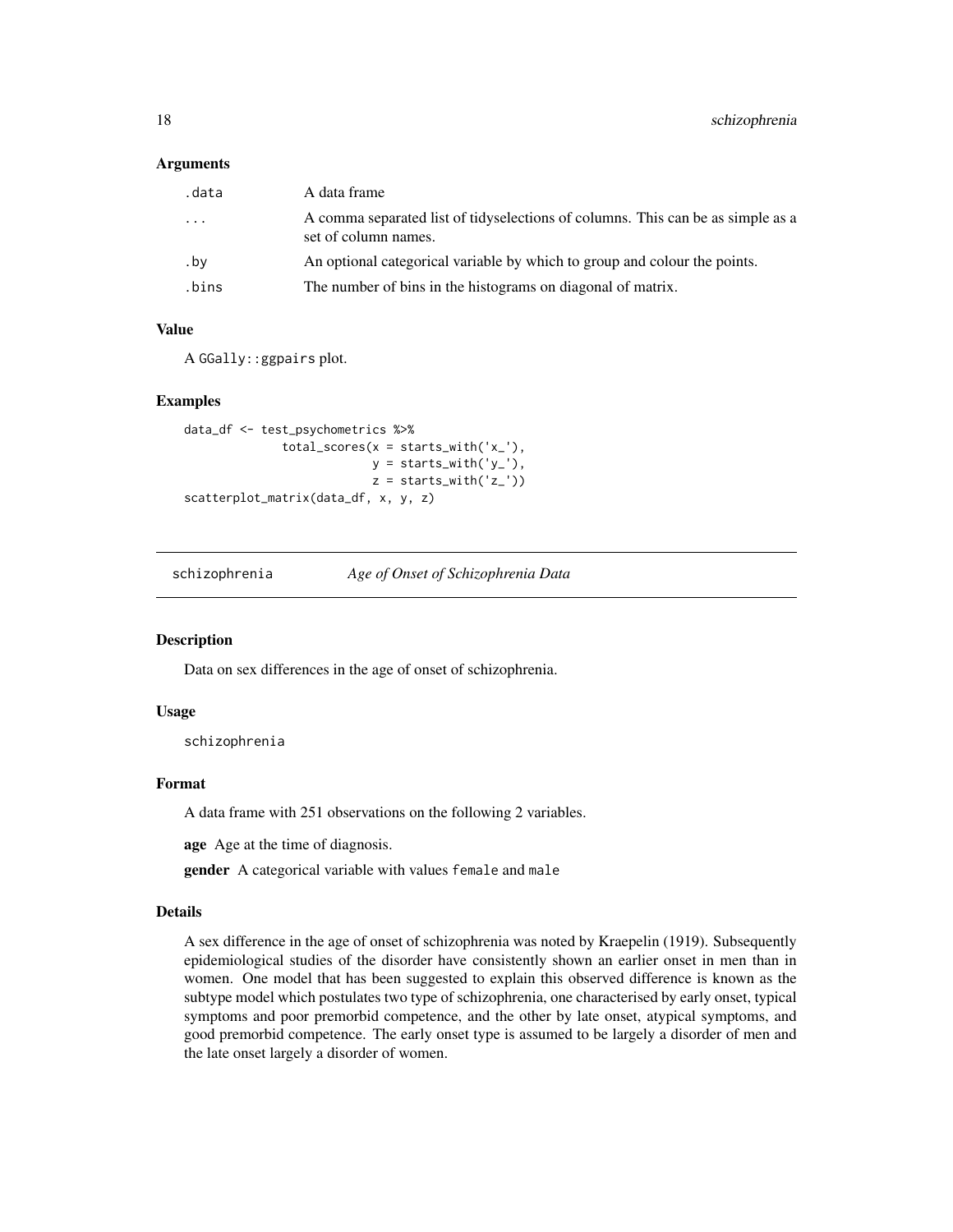#### <span id="page-18-0"></span>selfesteem aan de begin in de stelfesteem aan de begin in de stelfesteem aan de begin in de stelfesteem aan de

#### Source

This data set was taken from the HSAUR [R package.](https://cran.r-project.org/package=HSAUR) From the description in that package, the original is E. Kraepelin (1919), *Dementia Praecox and Paraphrenia*. Livingstone, Edinburgh.

selfesteem *Self-Esteem Score Data for One-way Repeated Measures ANOVA*

#### **Description**

The dataset contains 10 individuals' self-esteem score on three time points during a specific diet to determine whether their self-esteem improved.

One-way repeated measures ANOVA can be performed in order to determine the effect of time on the self-esteem score.

This data set was taken from the datarium [R package.](https://cran.r-project.org/package=datarium)

#### Usage

data("selfesteem")

#### Format

A data frame with 10 rows and 4 columns.

#### Examples

data(selfesteem) selfesteem

selfesteem2 *Self Esteem Score Data for Two-way Repeated Measures ANOVA*

#### Description

Data are the self esteem score of 12 individuals enrolled in 2 successive short-term trials (4 weeks) - control (placebo) and special diet trials.

The self esteem score was recorded at three time points: at the beginning  $(t1)$ , midway  $(t2)$  and at the end (t3) of the trials.

The same 12 participants are enrolled in the two different trials with enough time between trials.

Two-way repeated measures ANOVA can be performed in order to determine whether there is interaction between time and treatment on the self esteem score.

This data set was taken from the datarium [R package.](https://cran.r-project.org/package=datarium)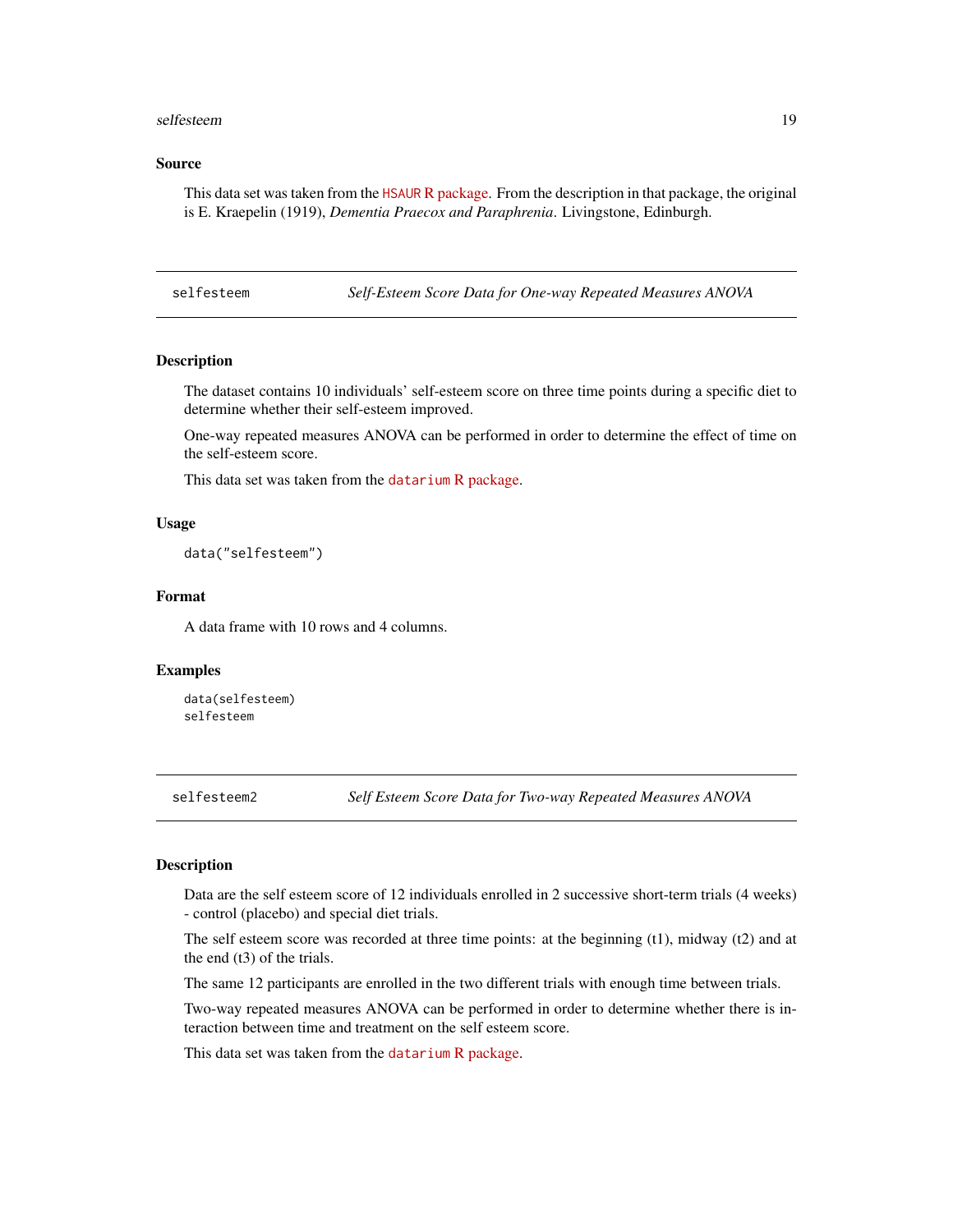#### Usage

data("selfesteem2")

#### Format

A data frame with 24 rows and 5 columns.

#### Examples

data(selfesteem2) selfesteem2

selfesteem2\_long *Self Esteem Score Data for Two-way Repeated Measures ANOVA: Long format*

#### Description

Data are the self esteem score of 12 individuals enrolled in 2 successive short-term trials (4 weeks) - control (placebo) and special diet trials.

The self esteem score was recorded at three time points: at the beginning (t1), midway (t2) and at the end (t3) of the trials.

The same 12 participants are enrolled in the two different trials with enough time between trials.

Two-way repeated measures ANOVA can be performed in order to determine whether there is interaction between time and treatment on the self esteem score.

This data set was converted from the selfesteem2 data taken from the datarium [R package.](https://cran.r-project.org/package=datarium)

#### Usage

data("selfesteem2\_long")

#### Format

A data frame with 72 rows and 4 columns.

id Unique ID of the person

treatment Binary variable indicating the treatment condition: Diet or ctr.

time A categorical variable indicating the time of measurement: beginning  $(t1)$ , midway  $(t2)$  and at the end  $(t3)$ 

score Self-esteem score

#### Examples

data(selfesteem2\_long) selfesteem2\_long

<span id="page-19-0"></span>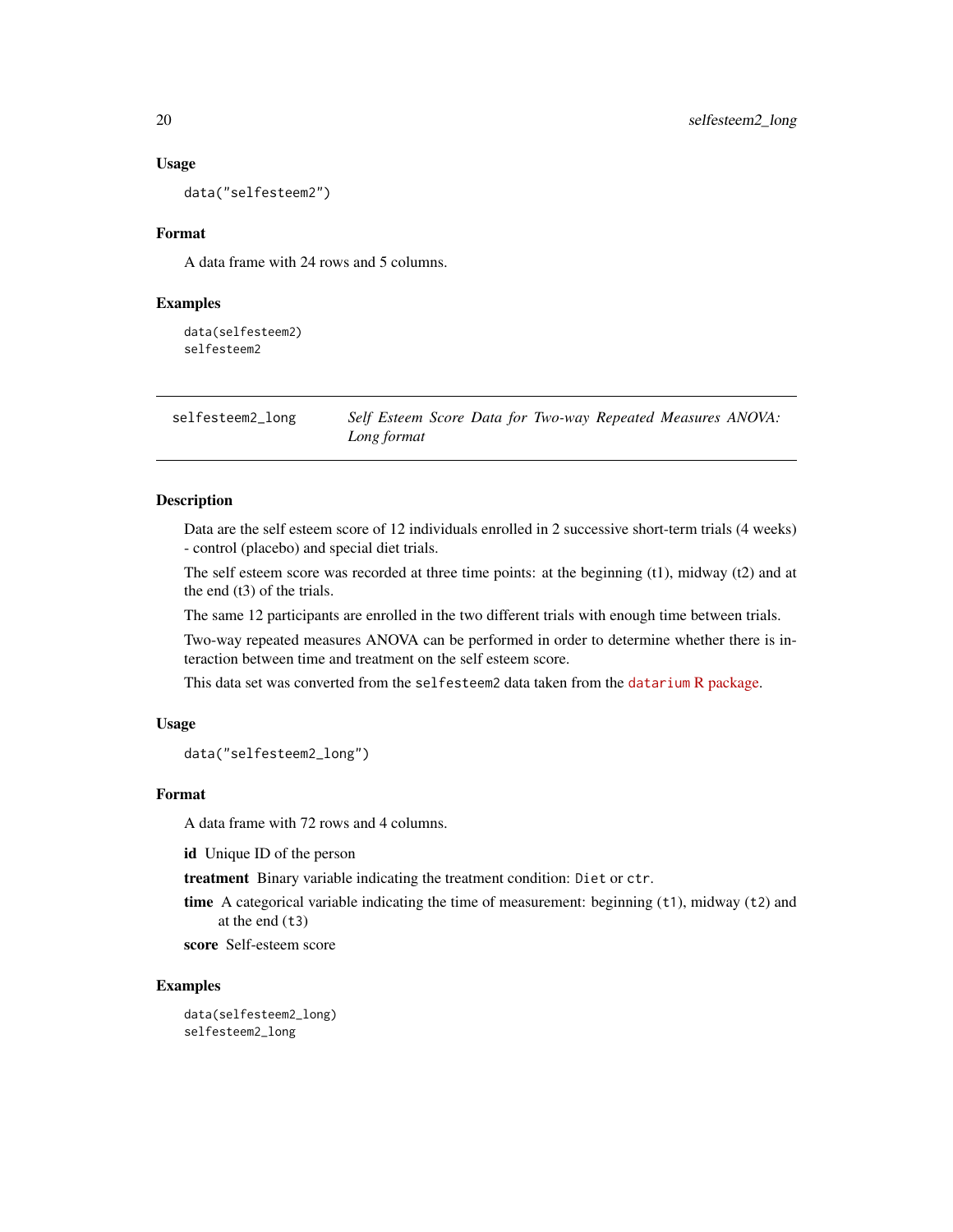<span id="page-20-0"></span>

#### Description

This function is a wrapper around [stats::shapiro.test\(\)](#page-0-0). It implements the Shapiro-Wilk test that tests the null hypothesis that a sample of values is a sample from a normal distribution. Thie function can be applied to single vectors or groups of vectors.

#### Usage

 $shapiro_test(y, by = NULL, data)$ 

#### Arguments

|      | A numeric variable whose normality is being tested. |
|------|-----------------------------------------------------|
| bv   | An optional grouping variable                       |
| data | A data frame containing y and the by variable       |

#### Value

A tibble data frame with one row for each value of the by variable, or one row overall if there is no by variable. For the y variable whose normality is being tested, for each subset of values corresponding to the values of they by variable, or for all values if there is no by variable, return the Shapiro-Wilk statistic, and the corresponding p-value.

#### Examples

```
shapiro_test(faithful, data = faithfulfaces)
shapiro_test(faithful, by = face_sex, data = faithfulfaces)
```
sum\_xna *Descriptive statistics for variables with missing values*

#### Description

Most descriptive statistic function like [base::sum\(\)](#page-0-0), [base::mean\(\)](#page-0-0), [stats::median\(\)](#page-0-0), etc., do not skip NA values when computing the results and so always return NA if there is at least one NA in the input vector. The NA values can be skipped always by setting the na.rm argument to TRUE. While this is simply to do usually, in some cases, such as when a function is being passed to another function, setting na.rm = TRUE in that function requires creating a new anonymous function. The functions here, which all end in \_xna, are wrappers to common statistics functions, but with na.rm  $=$  TRUE.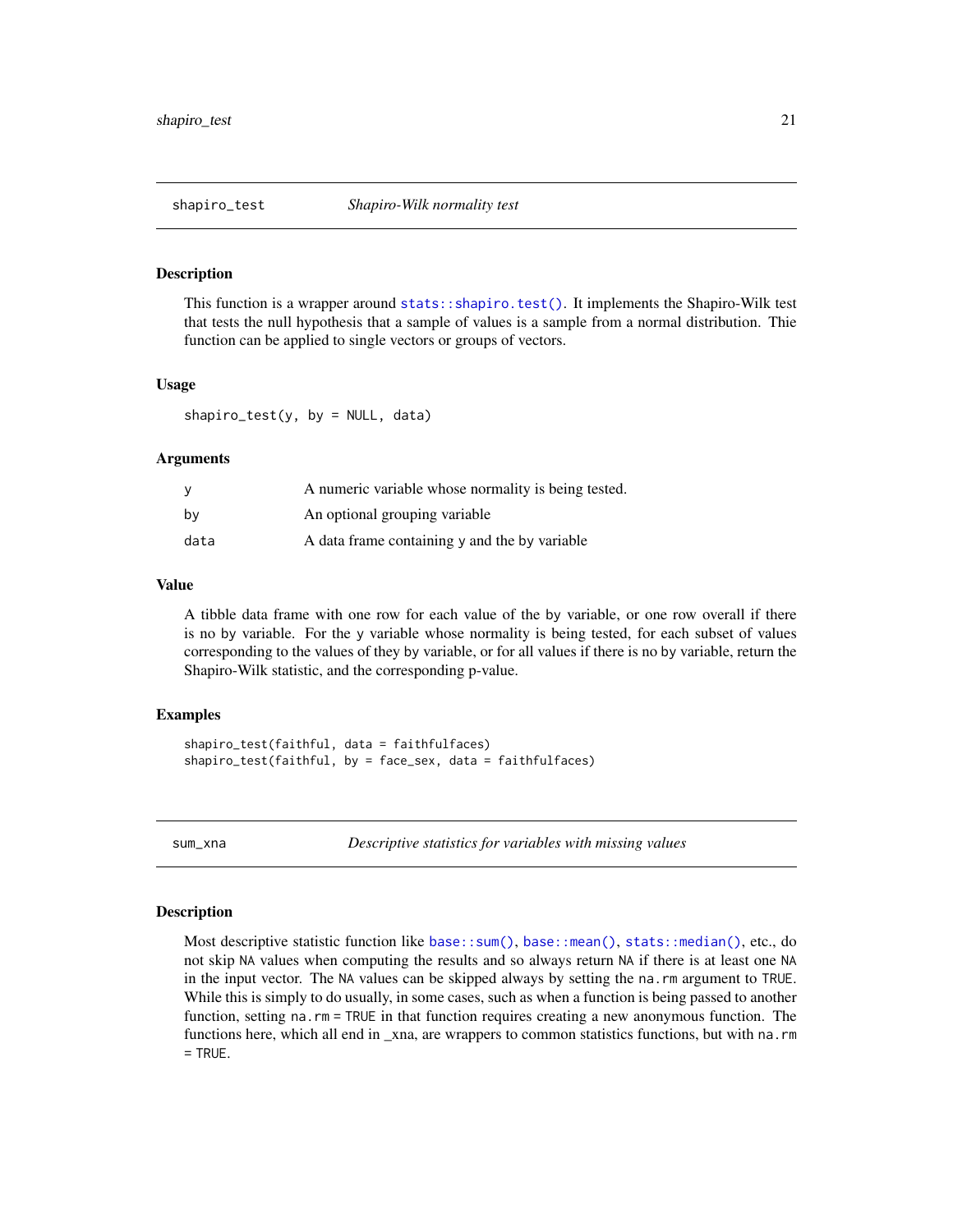#### Usage

```
sum_xna(...)
mean_xna(...)
median_xna(...)
iqr\_xna(...)sd_xna(...)
var_xna(...)
```
#### Arguments

... Arguments to a descriptive statistic function

#### Value

A numeric vector, usually with one element, that provides the result of a descriptive statistics function applied to a vector after the NA values have been removed.

#### Functions

- mean\_xna: The arithmetic mean for vectors with missing values.
- median\_xna: The median for vectors with missing values.
- iqr\_xna: The interquartile range for vectors with missing values.
- sd\_xna: The standard deviation for vectors with missing values.
- var\_xna: The variance for vectors with missing values.

#### Examples

```
set.seed(10101)
# Make a vector of random numbers
x < - runif(10, min = 10, max = 20)
# Concatenate with a NA value
x1 \leftarrow c(NA, x)sum(x)
sum(x1) # Will be NA
sum_xna(x1) # Will be same as sum(x)stopifnot(sum\_xna(x1) == sum(x))stopifnot(mean_xna(x1) == mean(x))stopifnot(median_xna(x1) == median(x))stopifnot(iqr\_xna(x1) == IQR(x))stopifnot(sd_xna(x1) == sd(x))stopifnot(var\_xna(x1) == var(x))
```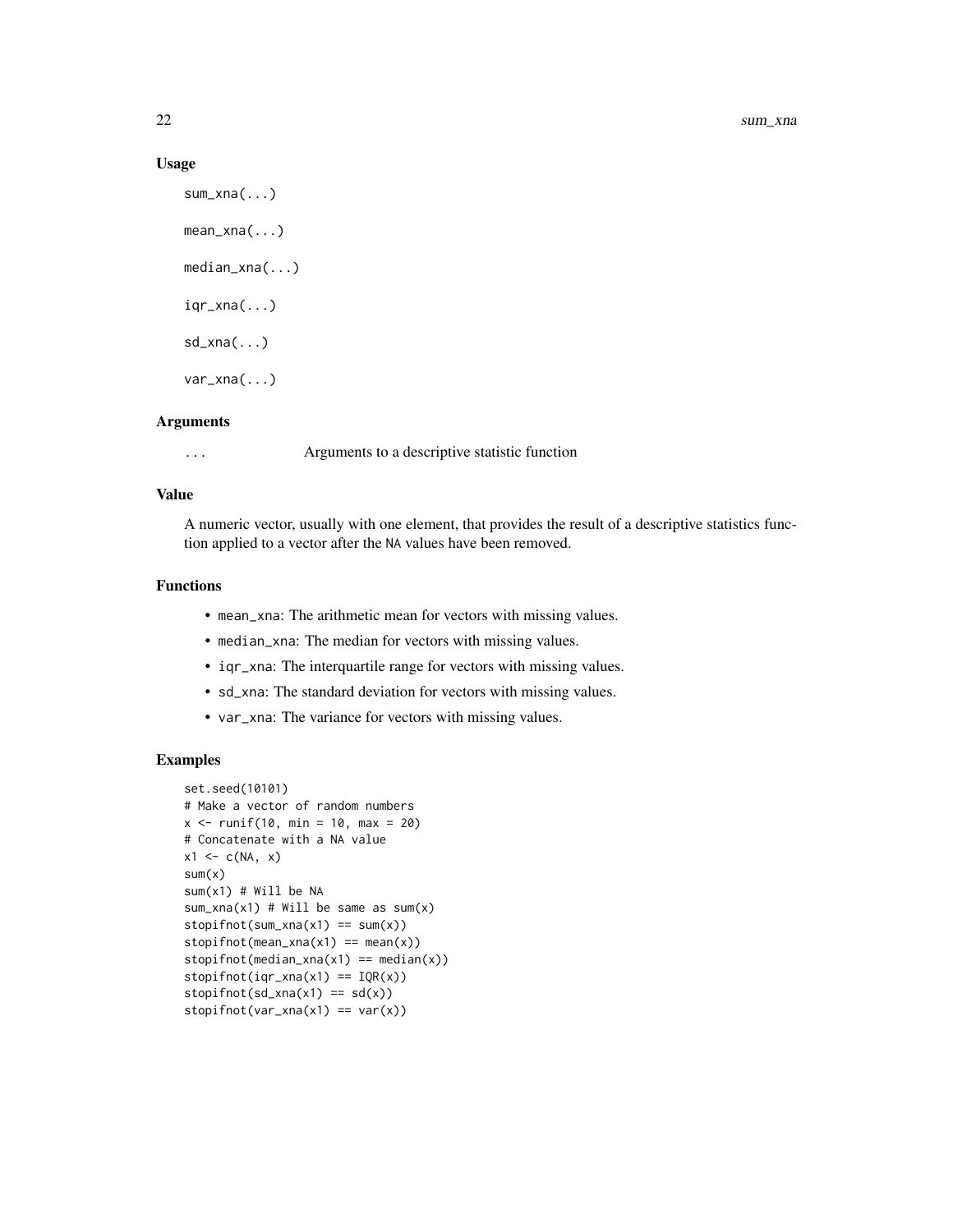<span id="page-22-0"></span>test\_psychometrics *Psychometrics raw data from testing or demo purposes*

#### Description

Typical psychometrics raw data files have multiple psychometric variables (scales), each with multiple constituent items. In this data set, there are three psychometric variables, each with 10 constituent items. The variables can be labelled  $x$ ,  $y$ , and  $z$ . The constituent items of  $x$ ,  $y$  and  $z$  are  $x_1, x_2, \ldots, x_{10}, y_1, y_2, \ldots, y_{10}, z_{1}, z_{2}, \ldots, z_{10}$ , respectively.

#### Usage

data('test\_psychometrics')

#### Format

A data frame with 44 rows and 30 columns

#### Examples

```
data(test_psychometrics)
test_psychometrics
```
total\_scores *Calculate the total scores from sets of scores*

#### Description

Calculate the total scores from sets of scores

#### Usage

total\_scores(.data, ..., .method = "mean", .append = FALSE)

#### Arguments

| .data    | A data frame with columns to summed or averaged over.                                                                                                                                                                                                                                                                                             |  |
|----------|---------------------------------------------------------------------------------------------------------------------------------------------------------------------------------------------------------------------------------------------------------------------------------------------------------------------------------------------------|--|
| $\cdots$ | A comma separated set of named tidy selectors, each of which selects a set of<br>columns to which to apply the totalling function.                                                                                                                                                                                                                |  |
| .method  | The method used to calculate the total. Must be one of "mean", "sum", or<br>"sum_like". The "mean" is the arithmetic mean, skipping missing values. The<br>"sum" is the sum, skipping missing values. The "sum_like" is the arithmetic<br>mean, again skipping missing values, multiplied by the number of elements,<br>including missing values. |  |
| .append  | logical If FALSE, just the totals be returned. If TRUE, the totals are appended<br>as new columns to original data frame.                                                                                                                                                                                                                         |  |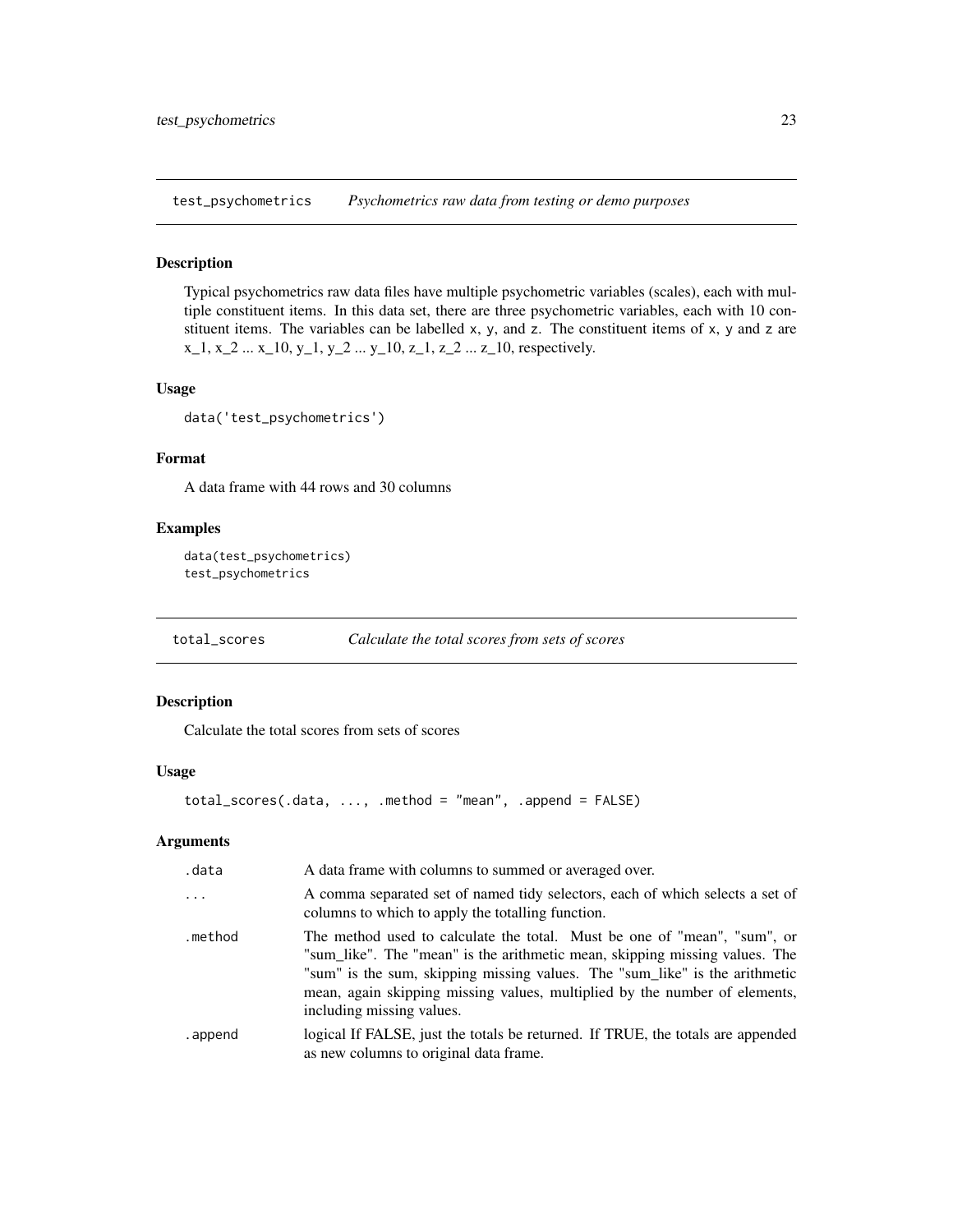#### <span id="page-23-0"></span>Value

A new data frame with columns representing the total scores.

#### Examples

```
# Calculate the mean of all items beginning with 'x_' and separately all items beginning with 'y_'
total_scores(test_psychometrics, x = starts_with('x'), y = starts_with('y'))
# Calculate the sum of all items beginning with 'z_' and separately all items beginning with 'x_'
total_scores(test_psychometrics, .method = 'sum', z = starts_with('z'), x = starts_with('x_'))
# Calculate the mean of all items from `x_1` to `y_10`
total_scores(test_psychometrics, xy = x_1:y_10)
```
tukeyboxplot *A Tukey box-and-whisker plot*

#### Description

This function is a wrapper around a typical ggplot based box-and-whisker plot, i.e. using geom\_boxplot, which implements the Tukey variant of the box-and-whisker plot. The y variable is the outcome variable whose distribution is represented by the box-and-whisker plot. If the x variable is missing, then a single box-and-whisker plot using all values of y is shown. If an x variable is used, this is used an the independent variable and one box-and-whisker plot is provided for each set of y values that correspond to each unique value of x. For this reason, x is usually a categorical variable. If  $x$ is a continuous numeric variable, it ideally should have relatively few unique values, so that each value of x corresponds to a sufficiently large set of y values.

#### Usage

```
tukeyboxplot(
 y,
 x,
  data,
 by = NULL,
  jitter = FALSE,
 box_width = 1/3,
  jitter\_width = 1/5,
  xlab = NULL,ylab = NULL
```
# $\lambda$

#### Arguments

| У    | The outcome variable                                                                                                                           |
|------|------------------------------------------------------------------------------------------------------------------------------------------------|
| X    | The optional independent/predictor/grouping variable                                                                                           |
| data | The data frame with the $\gamma$ and (optionally) x values.                                                                                    |
| by   | An optional variable, usually categorical (factor or character), by which the<br>points in the box-and-whisker plots are grouped and coloured. |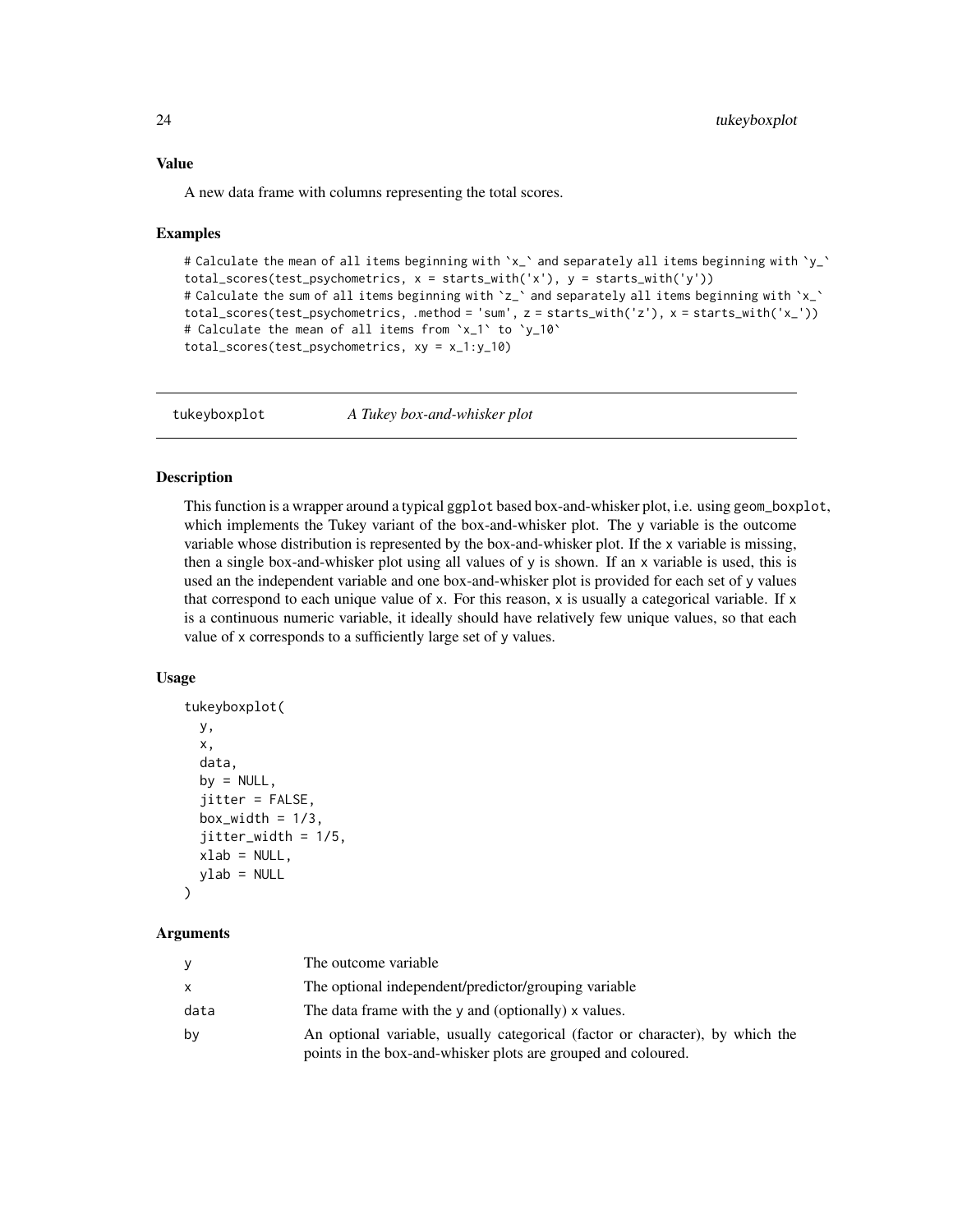<span id="page-24-0"></span>

| jitter       | A logical variable, defaulting to FALSE, that indicates if all points in each box-<br>and-whisker plot should be shown as jittered points. |
|--------------|--------------------------------------------------------------------------------------------------------------------------------------------|
| box_width    | The width of box in each box-and-whisker plot. The default used, box_width =<br>1/3, means that boxes will be relatively narrow.           |
| jitter_width | The width of the jitter relative to box width. For example, set jitter_width =<br>1 if you want the jitter to be as wide the box.          |
| xlab         | The label of the x-axis (defaults to the x variable name).                                                                                 |
| ylab         | The label of the y-axis (defaults to the y variable name).                                                                                 |

#### Value

A ggplot2::ggplot object, which may be modified with further ggplot2 commands.

#### Examples

```
# A single box-and-whisker plot
tukeyboxplot(y = time, data = vizverb)# One box-and-whisker plot for each value of a categorical variable
tukeyboxplot(y = time, x = task, data = vizverb)# Box-and-whisker plots with jitters
tukeyboxplot(y = time, x = task, data = vizverb, jitter = TRUE)# `tukeyboxplot` can be used with a continuous numeric variable too
tukeyboxplot(y = len, x = dose, data = ToothGrowth)
tukeyboxplot(y = len, x = dose, data = ToothGrowth,
            by = supp, jitter = TRUE, box_width = 0.5, jitter_width = 1)
```

| , |  |
|---|--|
|   |  |

t\_test *Independent samples t-test*

#### Description

A wrapper to stats::  $t.test()$  with var.equal = TRUE.

### Usage

```
t_test(formula, data)
```
#### Arguments

| formula | A two sided formula with one variable on either side, e.g. $y \sim x$ , where the left |
|---------|----------------------------------------------------------------------------------------|
|         | hand side, dependent, variable is a numeric variable in data and the right hand        |
|         | side, independent, variable is a categorical or factor variable in data, and which     |
|         | has only two distinct values.                                                          |
| data    | A data frame that contains the dependent and independent variables.                    |

#### Value

A list with class "htest" as returned by [stats::t.test\(\)](#page-0-0).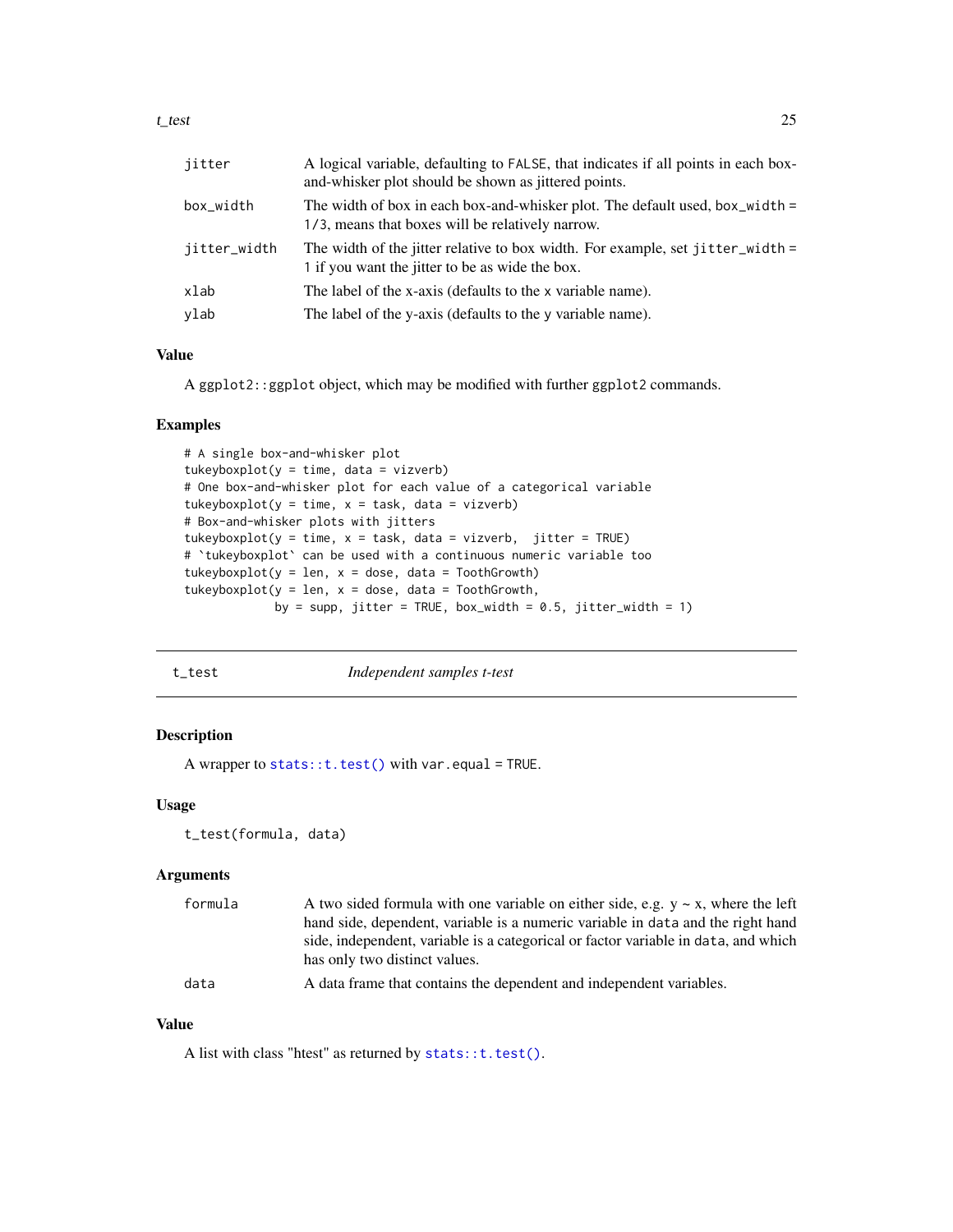#### <span id="page-25-0"></span>Examples

t\_test(trustworthy ~ face\_sex, data = faithfulfaces)

#### vizverb *Visual versus Verbal Perception and Responses*

#### Description

An experiment studying the interaction between visual versus perception and visual versus verbal responses.

#### Usage

vizverb

#### Format

A data frame with 80 observations on the following 5 variables.

subject Subject identifying number (s1 to s20)

task Describe a diagram (visual) or a sentence (verbal)

response Point response (visual) or say response (verbal)

time Response time (in seconds)

#### Details

Subjects carried out two kinds of tasks. One task was visual (describing a diagram), and the other was classed as verbal (reading and describing a sentence sentences). They reported the results either by pointing (a "visual" response), or speaking (a verbal response). Time to complete each task was recorded in seconds.

#### Source

This data set was taken from the [Stats2Data](https://cran.r-project.org/package=Stat2Data) R package. From the description in that package, the original data appear to have been collected in a Mount Holyoke College psychology class based replication of an experiment by Brooks, L., R. (1968) "Spatial and verbal components of the act of recall," Canadian J. Psych. V 22, pp. 349 - 368.